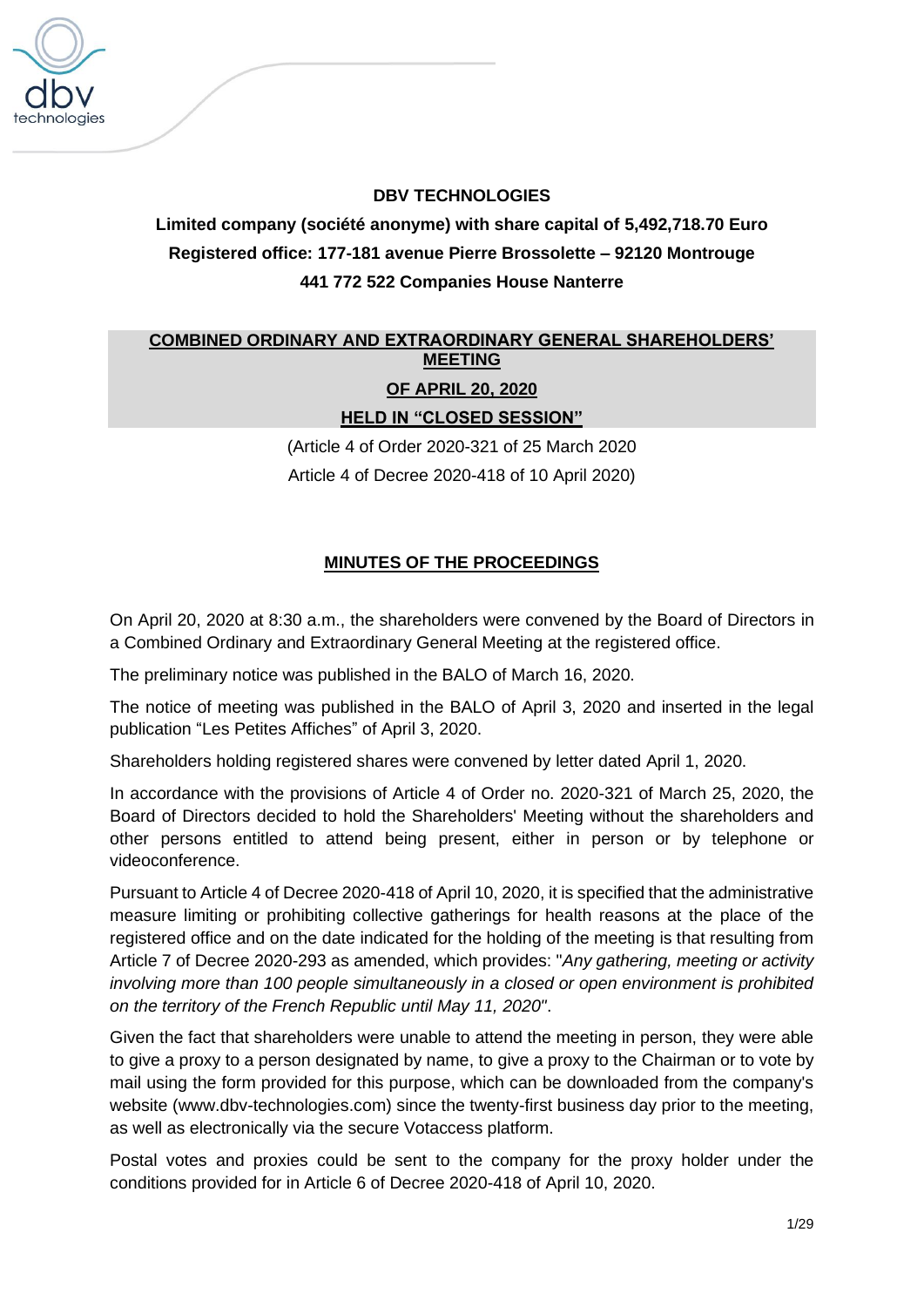

These procedures for participating in this meeting and the voting procedures were described in the notices of meeting and were the subject of press releases published on April 10 and April 15, 2020.

The meeting is chaired by Michel de Rosen, chairman of the Board of directors.

The meeting is broadcast live in streaming via an Internet link accessible to all on the company's website. The webcast, which lasted one hour and 30 minutes and included a PowerPoint presentation and an audio presentation, was uninterrupted. Its recording will remain accessible on the company's website for three months after the meeting.

In accordance with the provisions of Article 8 of the aforementioned decree, Daniel Tassé, Chief Executive Officer acting on delegation from the Board of Directors, appointed Ramzi Benamar, Chief Financial Officer, and Iohann Le Frapper, Acting Secretary to the Board, as tellers.

The Bureau designated as Secretary: Iohann Le Frapper.

The attendance sheet was checked, approved and certified by the Bureau on the basis of information collected by the centralizing officer appointed by the Company.

On this basis, the Bureau noted that the shareholders present, represented or having voted by mail own 35,882,940 of the 54,867,775 shares forming the capital and having voting rights.

The Meeting representing more than a quarter of the capital was duly constituted and could therefore validly deliberate.

The 35,882,940 shares represent the same number of votes.

The following people were also convened or informed of the meeting without the possibility of on-site attendance:

- The representatives of the Social and Economic Committee of the company,
- Christophe Dupont, representing the mass of warrant holders,
- The firm BECOUZE, principal Statutory Auditor, represented by Sébastien Bertrand,
- The firm Deloitte & Associés, principal Statutory Auditor, represented by Julien Razungles.

# **Have been made available to shareholders through a publication on the company's website:**

- The preliminary notice of meeting as published to the BALO,
- The notice of meeting as published to the BALO,
- The postal voting form,
- A copy of the company's By-laws,
- The press releases published on April 10 and April 15, 2020,
- The annual financial statements for the year ended December 31, 2019,
- The consolidated financial statements for the year ended December 31, 2019,
- The Board of Directors' management report (including the group's management report, included in the 2019 universal registration document),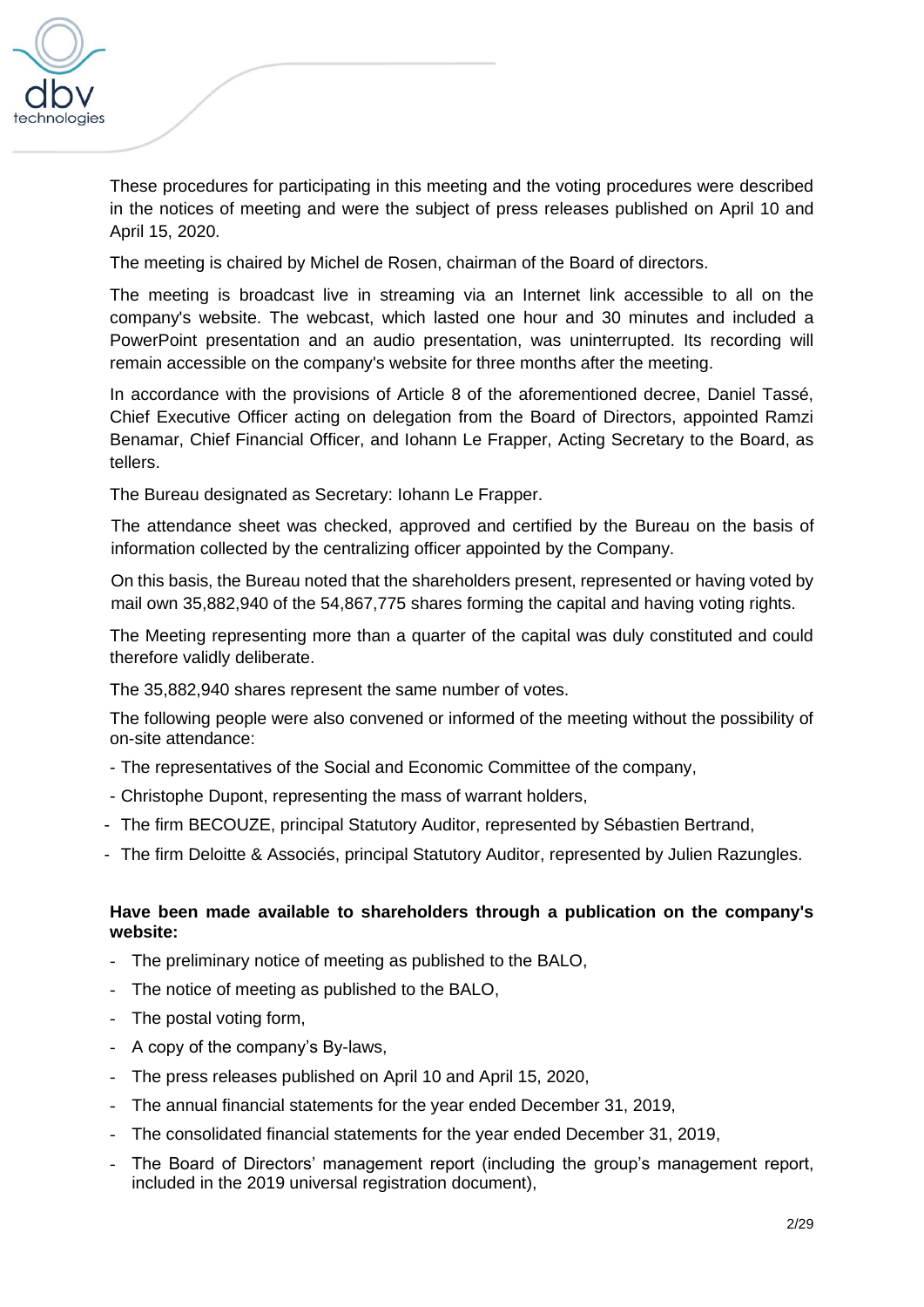

- The report on corporate governance (included in the 2019 universal registration document),
- The text of draft resolutions and the Board's report on the resolutions,
- The Say on Pay ex Ante report,
- The reports of the Statutory Auditors,
- The complementary report on the last two fundraising events,
- The special report on stock subscription and/or purchase options,
- The special report on free share grants.

The Chairman stated that the shareholders, the representative of the mass of warrant holders and the members of the Social and Economic Committee had the option of exercising their right to communicate prior to the meeting, by posting on the company's website.

The Social and Economic Committee did not make any observations on the economic and social situation of the company.

The Chair provided an overview of the meeting's presentation.

The following resolutions were on the agenda of the meeting:

### **Ordinary resolutions:**

- 1. Approval of the annual financial statements for the year ended December 31, 2019,
- 2. Approval of the consolidated financial statements for the year ended December 31, 2019,
- 3. Allocation of income for the year.
- 4. Appointment of KPMG to replace BECOUZE as Statutory Auditor,
- 5. Non-renewal and non-replacement of Guillaume Saby as alternate Statutory Auditor,
- 6. Renewal of the term of office of Michel de Rosen as director,
- 7. Renewal of the term of office of Daniel Tassé as director,
- 8. Renewal of the term of office of Michael Goller as director,
- 9. Renewal of the term of office of Torbjorn Bjerke as director,
- 10. Renewal of the term of office of Daniel Soland as director,
- 11. Renewal of the term of office of Maïlys Ferrere as director,
- 12. Renewal of the term of office of Claire Giraut as director,
- 13. Approval of the compensation policy for the Chairman of the Board of Directors and for the directors,
- 14. Approval of the compensation policy for the Chief Executive Officer and/or any other executive corporate officer,
- 15. Approval of the information set out in section I of Article L.225-37-3 of the French Commercial Code,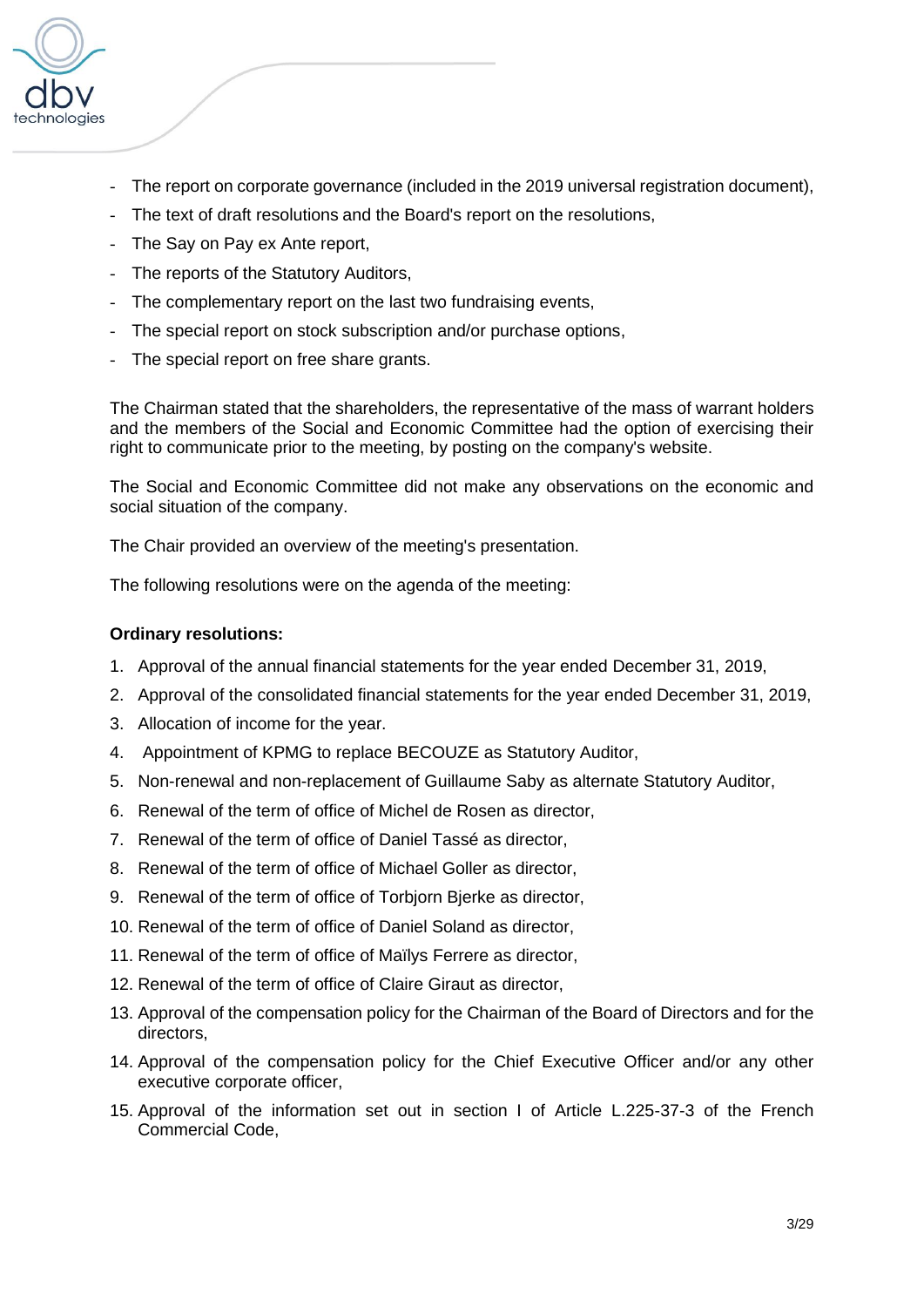

- 16. Approval of the fixed, variable and non-recurring components of overall compensation and benefits of all types paid or assigned during the year ended to Pierre-Henri Benhamou, Chairman of the Board of Directors until March 4, 2019,
- 17. Approval of the fixed, variable and non-recurring components of overall compensation and benefits of all types paid or assigned during the year ended to Michel de Rosen, Chairman of the Board of Directors from March 4, 2019,
- 18. Approval of the fixed, variable and non-recurring components of overall compensation and benefits of all types paid or assigned during the year ended to Daniel Tassé, Chief Executive Officer,
- 19. Approval of the fixed, variable and non-recurring components of overall compensation and benefits of all types paid or assigned during the year ended to David Schilansky, Deputy Chief Executive Officer until August 31, 2019,
- 20. Approval of the fixed, variable and non-recurring components of overall compensation and benefits of all types paid or assigned during the year ended to Laurent Martin, Deputy Chief Executive Officer (until January 8, 2020),
- 21. Authorization to be granted to the Board of Directors to buy back company shares on the Company's behalf pursuant to Article L. 225-209 of the French Commercial Code, length of authorization, purpose, terms, and maximum amount,

### **Extraordinary resolutions**

- 22. Delegation of powers to be granted to the Board of Directors to increase the capital by means of the incorporation of reserves, profits and/or premiums, duration of the delegation, maximum par value of the capital increase, treatment of fractional shares,
- 23. Delegation of powers to be granted to the Board of Directors to issue ordinary shares giving access, as the case may be, to ordinary shares or to the allocation of debt securities (of the Company or a group company), and/or securities giving access to ordinary shares (of the Company or a group company), without pre-emptive rights, by means of a public offer (excluding the offers set out in section 1 of Article L.411-2 of the French Monetary and Financial Code), and/or as consideration for securities in the context of a public exchange offer, duration of the delegation, maximum par value of the capital increase, issue price, option to limit the increase to the total amount of subscriptions or to allocate unsubscribed securities.
- 24. Delegation of powers to be granted to the Board of Directors to issue ordinary shares giving access, as the case may be, to ordinary shares or to the allocation of debt securities (of the Company or a group company), and/or securities giving access to ordinary shares (of the Company or a group company), without pre-emptive rights, by means of a public offer referred to in paragraph 1 of Article L.411-2 of the French Monetary and Financial Code, duration of the delegation, maximum par value of the capital increase, issue price, option to limit the increase to the total amount of subscriptions or to allocate unsubscribed securities,
- 25. Authorization, in the event of an issue without pre-emptive rights, to set the issue price according to the terms set by the General Meeting, within a limit of 10% of the capital per year,
- 26. Delegation of powers to be granted to the Board of Directors to issue ordinary shares, giving, if applicable, access to ordinary shares or the allocation of debt securities (of the Company or a group company) and/or securities giving access to ordinary shares (of the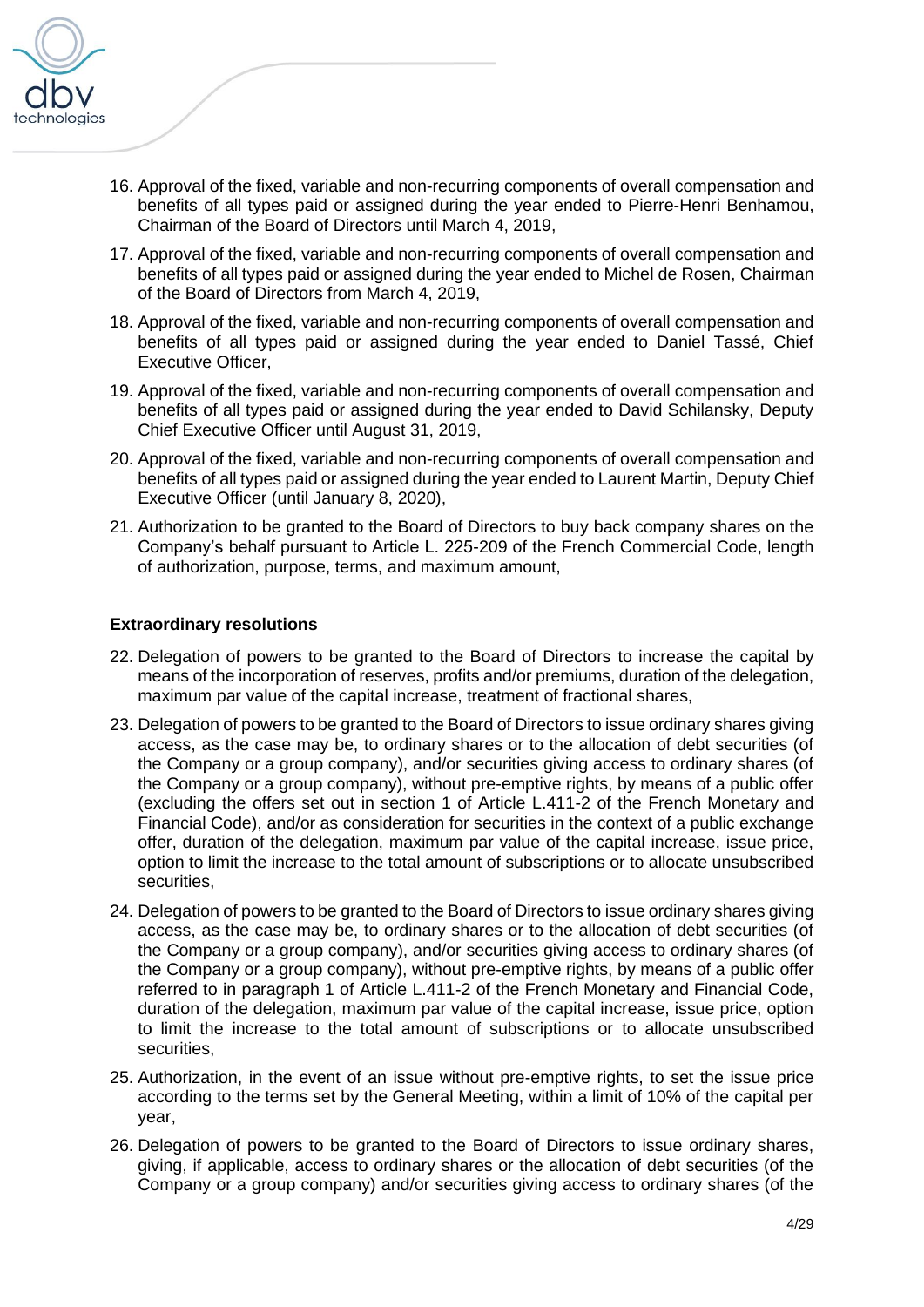

Company or a group company), with pre-emptive subscription rights waived in favor of categories of persons with certain characteristics, duration of the authorization, maximum par value of the capital increase, issue price, option to limit the total amount of subscriptions or to allocate unsubscribed securities,

- 27. Authorization to increase the total amount of issues,
- 28. Delegation of powers to be granted to the Board of Directors to increase the capital by means of the issue of ordinary shares and/or securities giving access to capital, up to the limit of 10% of the capital, in consideration for contributions in kind of equity securities or securities giving access to the capital, duration of the delegation,
- 29. Overall limit on the maximum authorized amounts set under the 23rd, 24th, 26th and 28th Resolutions of this Meeting,
- 30. Delegation of powers to be granted to the Board of Directors to increase the share capital by means of the issue of ordinary shares and/or securities giving access to capital, with pre-emptive subscription rights waived in favor of members of a company savings plan pursuant to Articles L.3332-18 et seq. of the French Labor Code, duration of the delegation, maximum nominal amount of the capital increase, issue price, option to award bonus shares pursuant to Article L.3332-21 of the French Labor Code,
- 31. Authorization to be granted to the Board of Directors to allocate free existing and/or future shares to members of staff and/or certain corporate officers of the Company or related companies or economic interest groups, with shareholders waiving their pre-emptive rights, length of authorization, maximum amount, duration of vesting periods specifically in respect of disability and, if applicable, holding periods,
- 32. Authorization to be granted to the Board of Directors to grant share subscription and/or purchase options (stock options) to members of staff and/or certain corporate officers of the company or related companies or economic interest groups, with shareholders waiving their pre-emptive rights, length of authorization, maximum amount, strike price, maximum term of the option.
- 33. Amendment of Article 10 of the by-laws in order to extend the term of office of directors to 3 years and enable terms of office to be staggered,
- 34. Amendment of Article 11 of the by-laws in order to provide for the possibility of consulting the directors in writing, in the circumstances and in accordance with the procedures set out in the regulations,
- 35. Harmonization of the by-laws,
- 36. Applicable references in the event of changes to the legal codes,
- 37. Powers to complete formalities.

A presentation of the company's activity and situation is then made by the Chairman of the Board, the CEO and the CFO of the company. A full description of those scripts is reproduced in the official minutes in French language.

The statutory auditors then presented a summary of their various reports.

It is then specified that written questions were asked by the shareholders. The questions asked and the answers given during the meeting are reproduced in Appendix 1 of the official minutes in French language.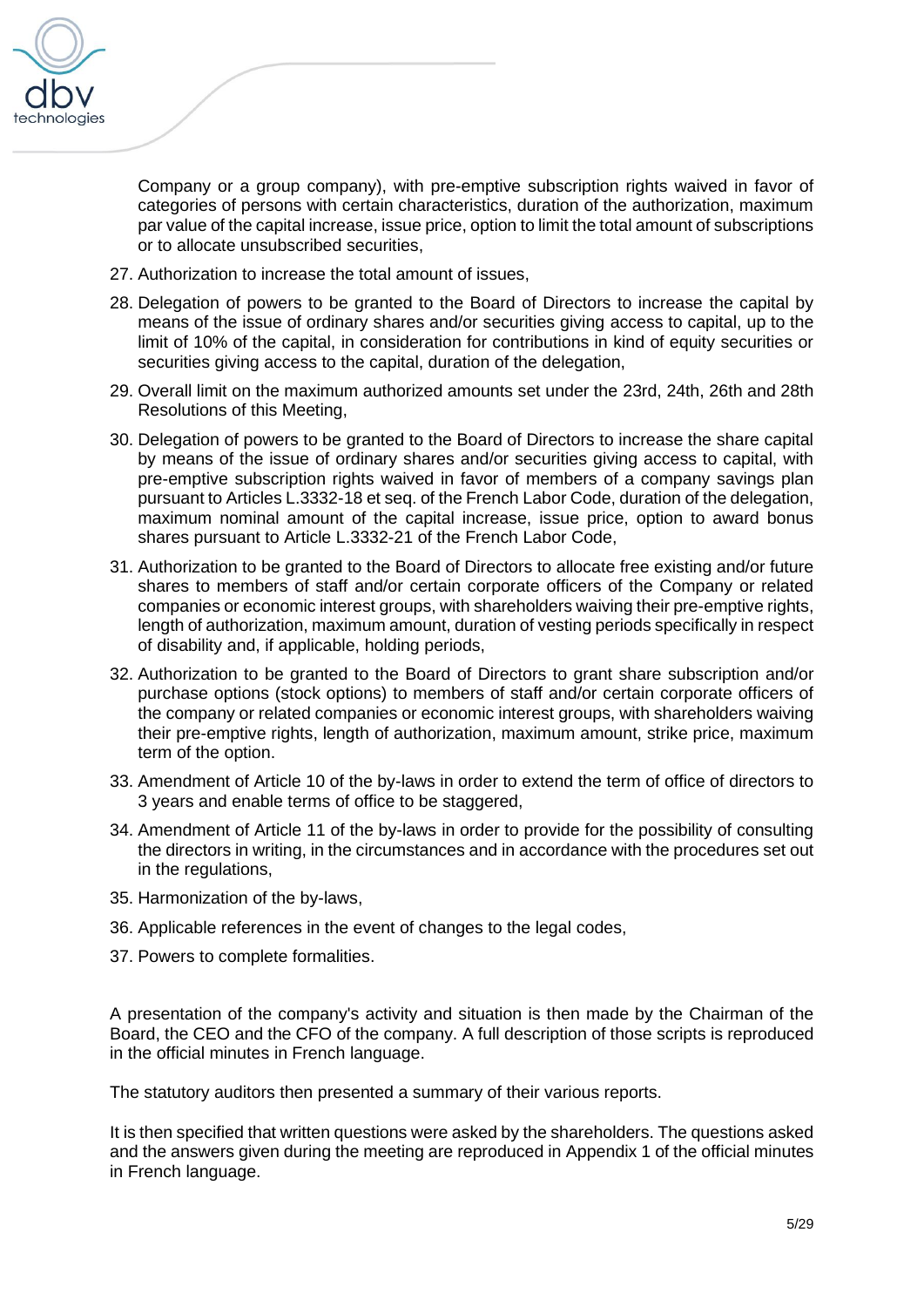

A presentation of all the resolutions is then made, it being specified that the result of the votes for each of them was presented *in fine* by means of two specific slides, but is set out below, resolution by resolution.

### **Ordinary resolutions:**

### **First Resolution - Approval of the annual financial statements for the year ended December 31, 2019**

The General Meeting, having reviewed the reports of the Board of Directors and the Statutory Auditors concerning the financial year ended December 31, 2019, approves the annual financial statements for the financial year ended on that date, as they were presented, which record a loss of € (136 902 663,34).

This resolution was adopted by a majority vote.

VOTES IN FAVOR: 35,806,970

VOTES AGAINST: 32,856

ABSTAINED: 43,114

### **Second Resolution - Approval of the consolidated financial statements for the year ended December 31, 2019**

After having viewed the reports by the Board of Directors and the Statutory Auditors on the consolidated financial statements as of December 31, 2019, the General Meeting approves these financial statements, as they were presented, which record a loss (group share) of  $\epsilon$ (153 587 022,14).

This resolution was adopted by a majority vote.

VOTES IN FAVOR: 35,806,680 VOTES AGAINST: 33,008 ABSTAINED: 43,252

### **Third Resolution - Allocation of income for the financial year**

The General Meeting, on the proposal of the Board of Directors, decides to fully allocate the whole of the loss for the financial year ended December 31, 2019, totaling  $\epsilon$  (136 902 663,34), to the "losses brought forward" line, which would consequently change from a negative balance of € (419 275 033,74) to a negative balance of € (556 177 697,08).

Pursuant to Article 243 of the French General Tax Code, the Meeting notes that it was reminded that no distribution of dividends or income has occurred in the past three financial years.

This resolution was adopted by a majority vote.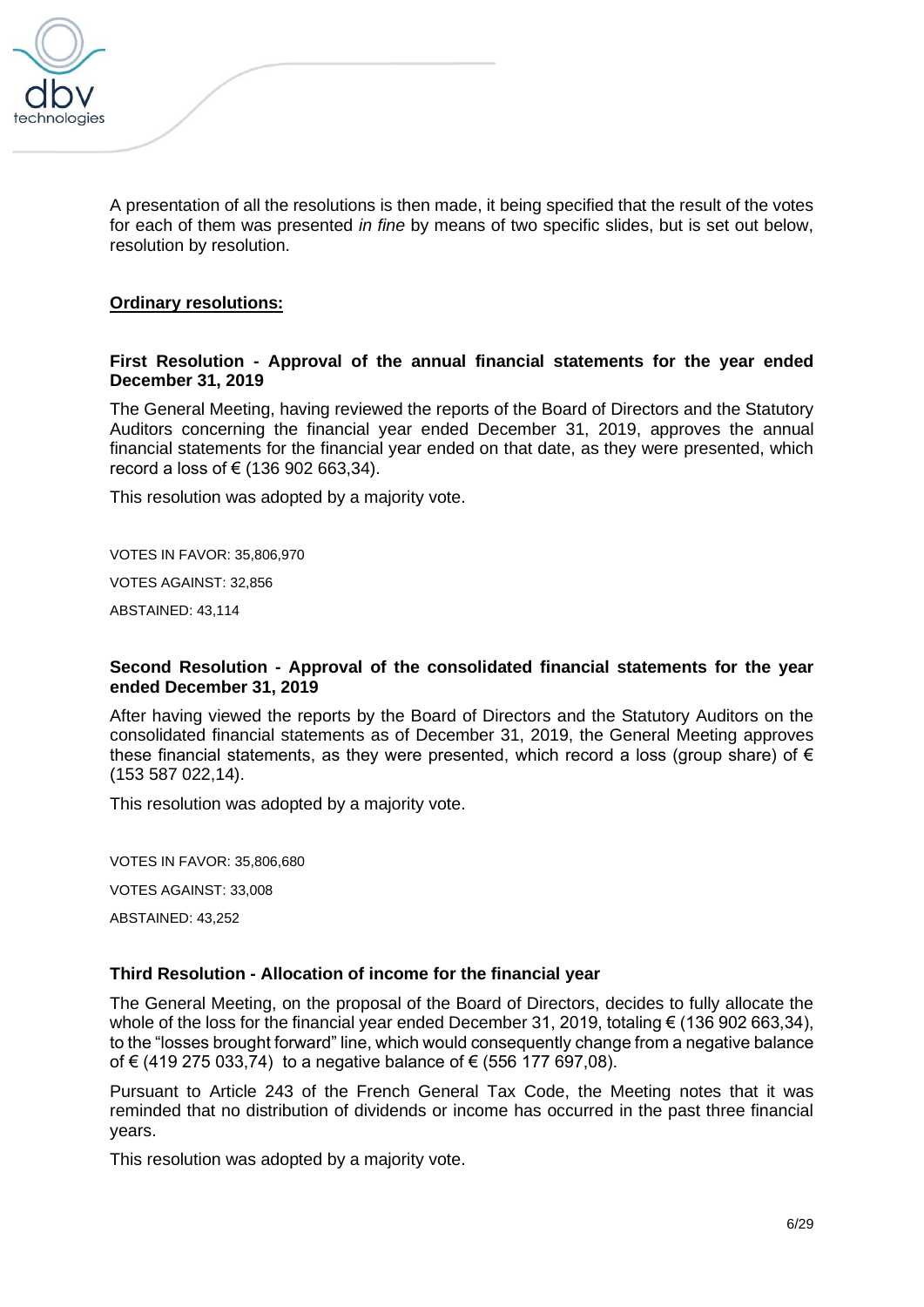

VOTES IN FAVOR: 35,819,507 VOTES AGAINST: 43,255 ABSTAINED: 20,178

### **Fourth Resolution - Appointment of KPMG to replace BECOUZE as Statutory Auditor**

On the proposal of the Board of Directors, the General Meeting KPMG to replace BECOUZE whose term expires at the end of this Meeting, as Statutory Auditor for a term of six financial years, i.e. until the end of the Ordinary General Meeting to be held in 2026 to approve the annual financial statements for the year ending December 31, 2025.

They have declared that they accept their appointment.

This resolution was adopted by a majority vote.

VOTES IN FAVOR: 35,790,797 VOTES AGAINST: 71,970

ABSTAINED: 20,173

### **Fifth Resolution - Non-renewal and non-replacement of Guillaume Saby as alternate Statutory Auditor**

Having noted that Guillaume Saby's term of office as alternate Statutory Auditor expires at the end of this Meeting, the General Meeting decides, on the proposal of the Board of Directors, not to renew it or appoint a replacement, in accordance with the law.

This resolution was adopted by a majority.

VOTES IN FAVOR: 35,823,416 VOTES AGAINST: 38,881 ABSTAINED: 20,643

### **Sixth Resolution - Renewal of the term of office of Mr. Michel de Rosen as director**

The General Meeting decides to renew the term of office of Michel de Rosen as director, for a period of two years to expire at the end of the General Meeting to be held in 2022 to approve the financial statements for the previous financial year.

This resolution was adopted by a majority vote.

VOTES IN FAVOR: 32,095,814 VOTES AGAINST: 3,761,728 ABSTAINED: 25,398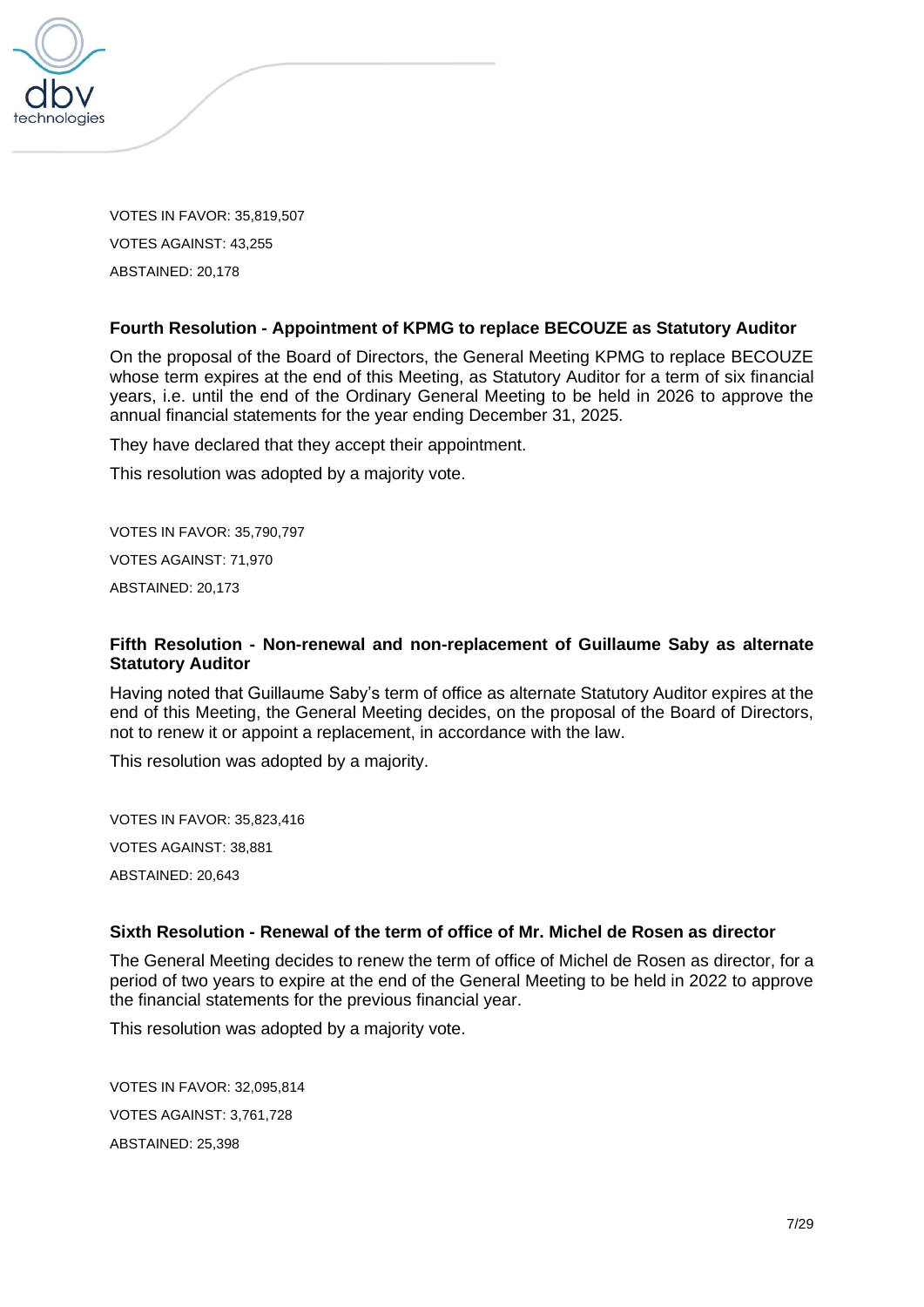

### **Seventh Resolution - Renewal of the term of office of Mr. Daniel Tassé as director**

The General Meeting decides to renew the term of office of Daniel Tassé as director for a period of:

three years, to expire at the end of the General Meeting to be held in 2023 to approve the financial statements for the previous financial year, subject to the adoption of the 33rd Extraordinary Resolution of this Meeting, or,

two years, to expire at the end of the General Meeting to be held in 2022 to approve the financial statements for the previous financial year, in the absence of approval of the aforementioned resolution.

This resolution was adopted by a majority vote.

VOTES IN FAVOR: 35,220,810

VOTES AGAINST: 626,533

ABSTAINED: 35,597

#### **Eighth Resolution - Renewal of the term of office of Mr. Michael Goller as director**

The General Meeting decides to renew the term of office of Michael Goller as director for a period of:

- three years, to expire at the end of the General Meeting to be held in 2023 to approve the financial statements for the previous financial year, subject to the adoption of the 33rd Extraordinary Resolution of this Meeting, or,

- two years, to expire at the end of the General Meeting to be held in 2022 to approve the financial statements for the previous financial year, in the absence of approval of the aforementioned resolution.

This resolution was adopted by a majority vote.

VOTES IN FAVOR: 32,260,105 VOTES AGAINST: 3,596,797 ABSTAINED: 26,038

#### **Ninth Resolution - Renewal of the term of office of Mr. Torbjorn Bjerke as director**

The General Meeting decides to renew the term of office of Torbjorn Bjerke as director, for a period of:

- one year, to expire at the end of the General Meeting to be held in 2021 to approve the financial statements for the previous financial year, subject to the adoption of the 33rd Extraordinary Resolution of this Meeting, or,

- two years, to expire at the end of the General Meeting to be held in 2022 to approve the financial statements for the previous financial year, in the absence of approval of the aforementioned resolution.

This resolution was adopted by a majority vote.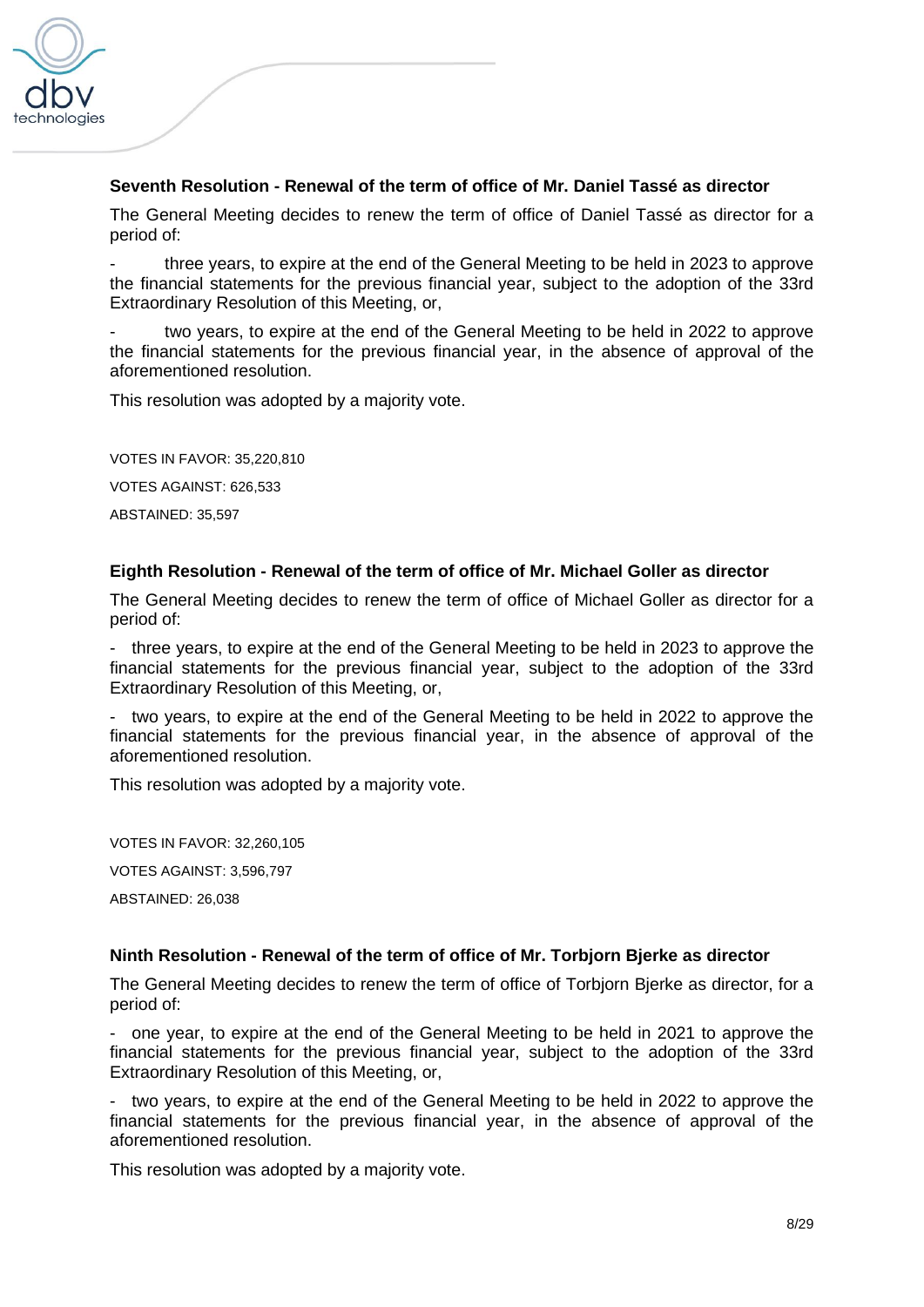

VOTES IN FAVOR: 32,832,133 VOTES AGAINST: 3,024,665 ABSTAINED: 26,142

### **Tenth Resolution - Renewal of the term of office of Mr. Daniel Soland as director**

The General Meeting decides to renew the term of office of Daniel Soland as director, for a period of two years, to expire at the end of the General Meeting to be held in 2022 to approve the financial statements for the previous financial year.

This resolution was adopted by a majority vote.

VOTES IN FAVOR: 32,345,953 VOTES AGAINST: 3,510,846 ABSTAINED: 26,141

## **Eleventh resolution - Renewal of the term of office of Ms. Maïlys Ferrere as director**

The General Meeting decides to renew the term of office of Maïlys Ferrere for a period of:

- three years, to expire at the end of the General Meeting to be held in 2023 to approve the financial statements for the previous financial year, subject to the adoption of the 33rd Extraordinary Resolution of this Meeting, or,

- two years, to expire at the end of the General Meeting to be held in 2022 to approve the financial statements for the previous financial year, in the absence of approval of the aforementioned resolution.

This resolution was adopted by a majority vote.

VOTES IN FAVOR: 32,730,444 VOTES AGAINST: 2,933,998 ABSTAINED: 218,498

### **Twelfth resolution - Renewal of the term of office of Ms. Claire Giraut as director**

The General Meeting decides to renew the term of office of Claire Giraut as director, for a period of two years, to expire at the end of the General Meeting to be held in 2022 to approve the financial statements for the previous financial year.

This resolution was adopted by a majority vote.

VOTES IN FAVOR: 32,948,612 VOTES AGAINST: 2,909,463 ABSTAINED: 24,865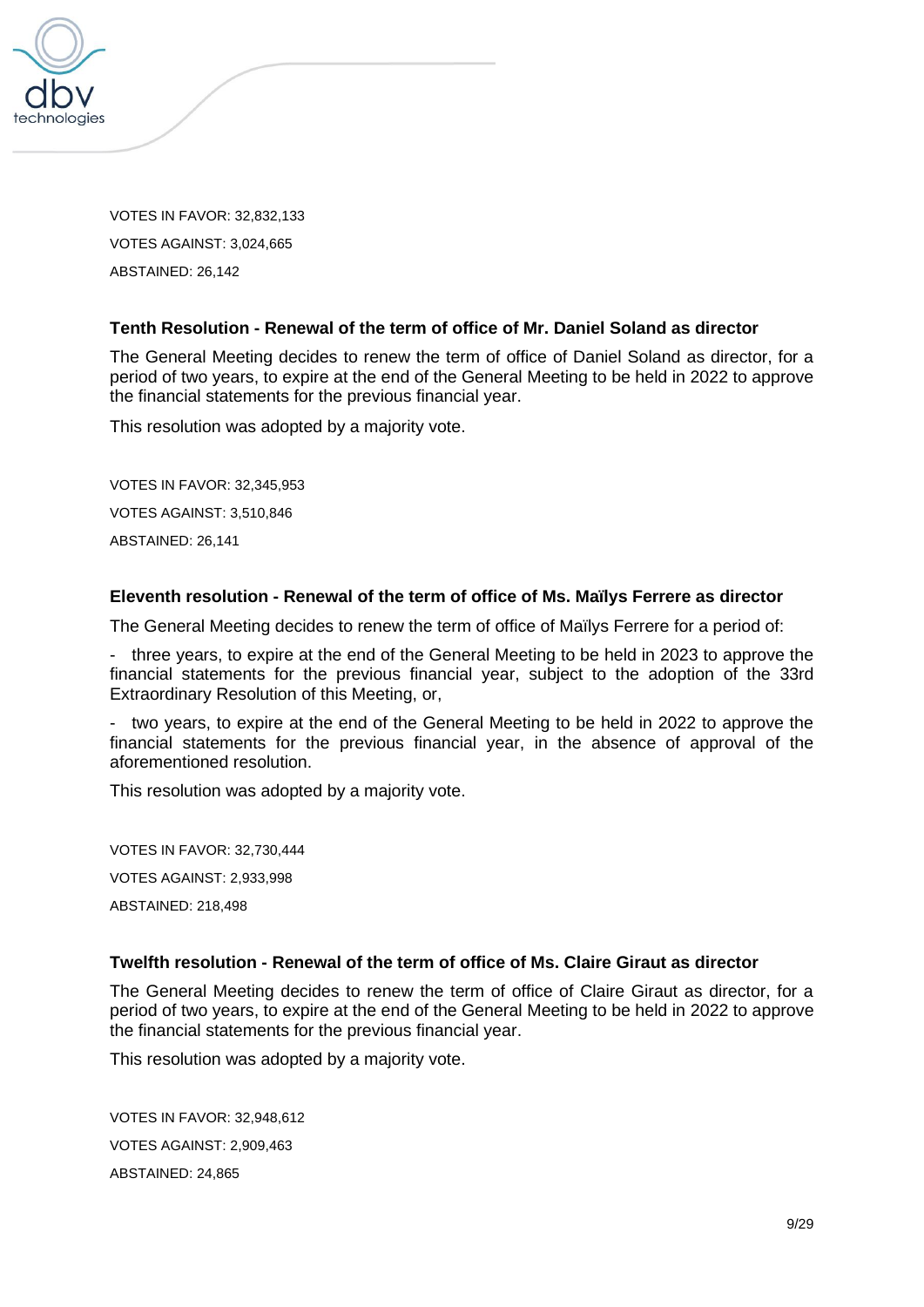

### **Thirteenth Resolution – Approval of the compensation policy for the Chairman of the Board of Directors and for the directors**

The General Meeting, acting pursuant to Article L. 225-37-2 of the French Commercial Code, approves the compensation policy for the Chairman of the Board of Directors, as detailed in paragraph 4.1.3.1 of the report on corporate governance in the Universal Registration Document 2019.

This resolution was adopted by a majority vote.

VOTES IN FAVOR: 35,608,320 VOTES AGAINST: 188,174 ABSTAINED: 86,446

#### **Fourteenth Resolution – Approval of the compensation policy for the Chief Executive Officer and/or any other executive corporate officer**

The General Meeting, acting pursuant to Article L. 225-37-2 of the French Commercial Code, approves the compensation policy for the Chief Executive Officer and/or any other executive corporate officer, as detailed in paragraph 4.1.3.1 of the report on corporate governance in the Universal Registration Document 2019.

This resolution was adopted by a majority vote.

VOTES IN FAVOR: 27,667,412

VOTES AGAINST: 8,187,663

ABSTAINED: 27,865

### **Fifteenth Resolution – Approval of the information set out in section I of Article L.225- 37-3 of the French Commercial Code**

The General Meeting, acting pursuant to Article L. 225-100 II of the French Commercial Code, approves the information set out in section I of Article L.225-37-3 of the French Commercial Code, as detailed in paragraph 4.1.3.4 of the report on corporate governance in the Universal Registration Document 2019.

This resolution was adopted by a majority vote.

VOTES IN FAVOR: 34,891,811 VOTES AGAINST: 905,614 ABSTAINED: 85,515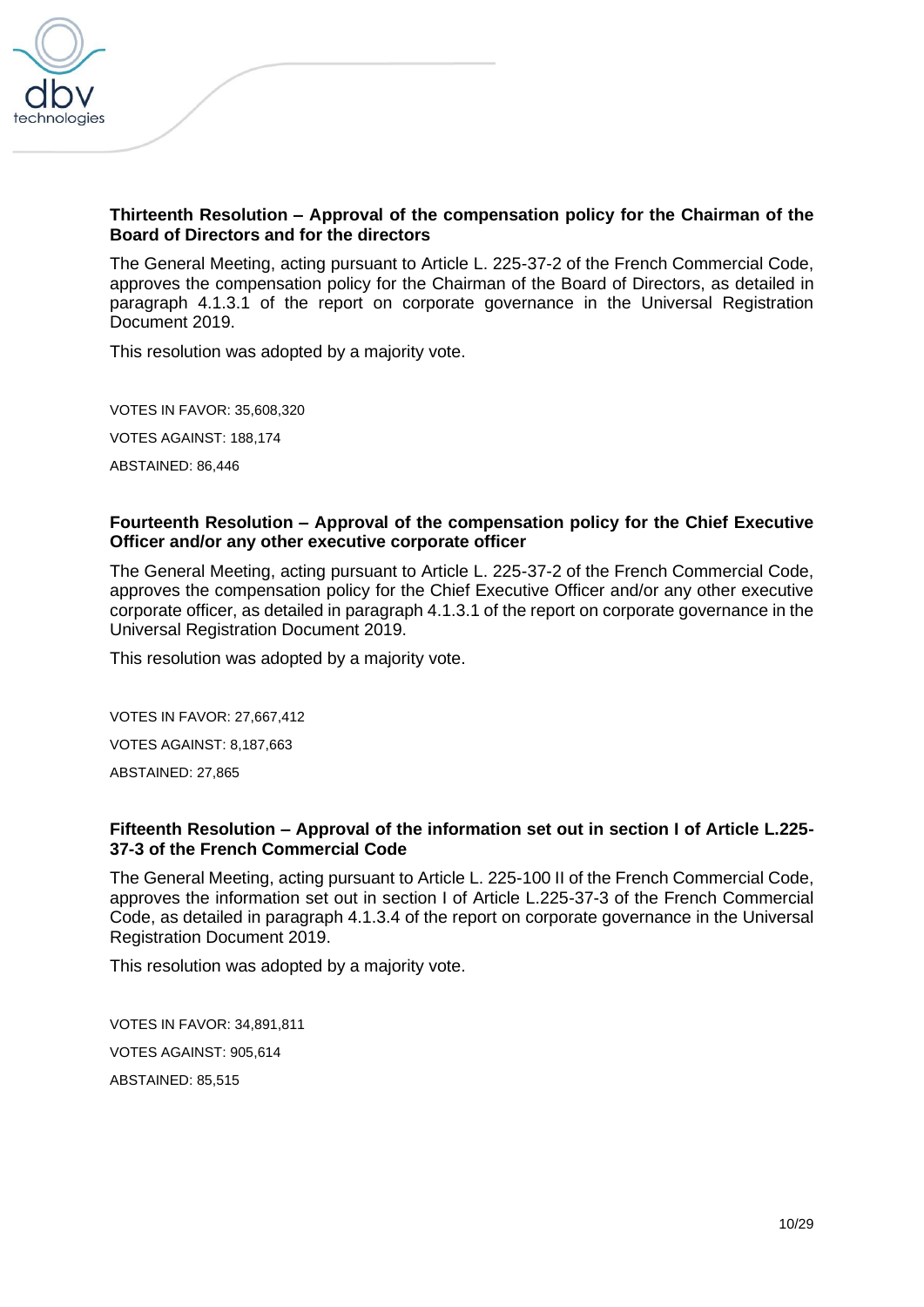

### **Sixteenth Resolution – Approval of the fixed, variable and non-recurring components of overall compensation and benefits of all types paid or assigned during the year ended to Pierre-henri Benhamou, Chairman of the Board of Directors, until March 4, 2019**

The General Meeting, acting pursuant to Article L. 225-100 III of the French Commercial Code, approves the fixed, variable and non-recurring components of overall compensation and benefits of all types paid or assigned during the year ended to Michel de Rosen, Chairman of the Board of Directors, as detailed in paragraph 8 of the Board of Directors' report.

This resolution was adopted by a majority vote.

VOTES IN FAVOR: 27,702,874 VOTES AGAINST: 8,165,176 ABSTAINED: 14,890

#### **Seventeenth Resolution – Approval of the fixed, variable and non-recurring components of overall compensation and benefits of all types paid or assigned during the year ended to Michel de Rosen, Chairman of the Board of Directors, from March 4,** 2019

The General Meeting, acting pursuant to Article L. 225-100 III of the French Commercial Code, approves the fixed, variable and non-recurring components of overall compensation and benefits of all types paid or assigned during the year ended to Michel de Rosen, Chairman of the Board of Directors, as detailed in paragraph 8 of the Board of Directors' report.

This resolution was adopted by a majority vote.

VOTES IN FAVOR: 35,689,155

VOTES AGAINST: 101,890

ABSTAINED: 91,895

#### **Eighteenth Resolution – Approval of the fixed, variable and non-recurring components of overall compensation and benefits of all types paid or assigned during the year ended to Daniel Tassé, Chief Executive Officer**

The General Meeting, acting pursuant to Article L. 225-100 III of the French Commercial Code, approves the fixed, variable and non-recurring components of overall compensation and benefits of all types paid or assigned during the year ended to Daniel Tassé, Chief Executive Officer, as detailed in paragraph 8 of the Board of Directors' report.

This resolution was adopted by a majority vote.

VOTES IN FAVOR: 31,207,068 VOTES AGAINST: 4,642,038 ABSTAINED: 33,834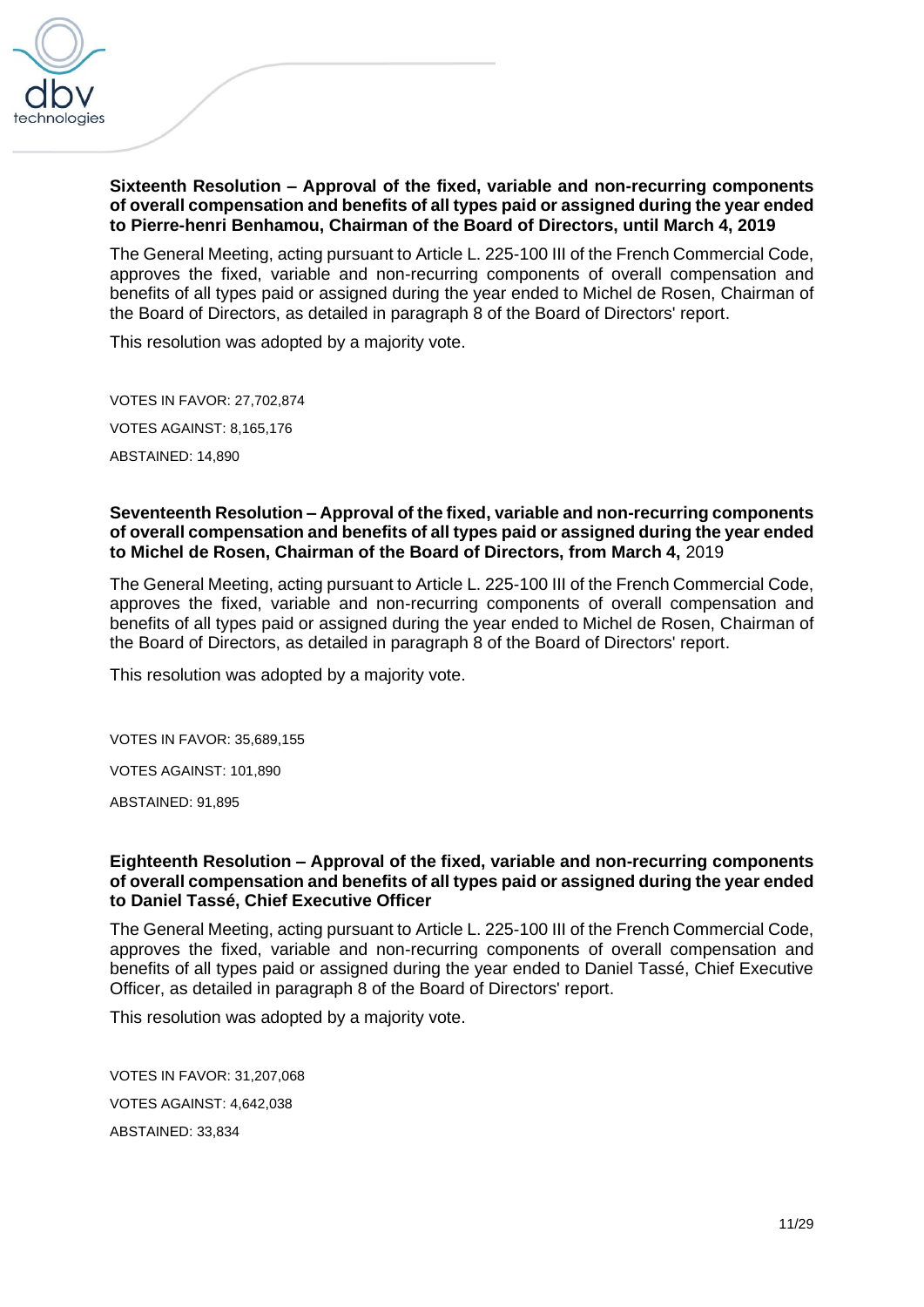

### **Nineteenth Resolution – Approval of the fixed, variable and non-recurring components of overall compensation and benefits of all types paid or assigned during the year ended to David Schilansky, Deputy Chief Executive Officer until August 31, 2019**

The General Meeting, acting pursuant to Article L. 225-100 III of the French Commercial Code, approves the fixed, variable and non-recurring components of overall compensation and benefits of all types paid or assigned during the year ended to David Schilansky, Deputy Chief Executive Officer until August 31, 2019 as detailed in paragraph 8 of the Board of Directors' report.

This resolution was adopted by a majority vote.

VOTES IN FAVOR: 27,861,816 VOTES AGAINST: 7,916,718 ABSTAINED: 104,406

### **Twentieth Resolution – Approval of the fixed, variable and non-recurring components of overall compensation and benefits of all types paid or assigned during the year ended to Laurent Martin, Deputy Chief Executive Officer until January 8, 2020**

The General Meeting, acting pursuant to Article L. 225-100 III of the French Commercial Code, approves the fixed, variable and non-recurring components of overall compensation and benefits of all types paid or assigned during the year ended to Laurent Martin, Deputy Chief Executive Officer until January 8, 2020, as detailed in paragraph 8 of the Board of Directors' report.

This resolution was adopted by a majority vote.

VOTES IN FAVOR: 27,868,989

VOTES AGAINST: 7,909,545

ABSTAINED: 104,406

### **Twenty-first Resolution - Authorization to be granted to the Board of Directors to buy back company shares on the Company's behalf pursuant to Article L. 225-209 of the French Commercial Code**

The General Meeting, having reviewed the report of the Board of Directors, empowers it, for a period of eighteen months, pursuant to Articles L. 225-209 et seq. of the French Commercial Code, to buy back, on one or more occasions and at the times of its choosing, company shares up to the limit of 5% of the number of shares comprising the share capital, adjusted, if necessary, to take into account any increase or reduction in capital that may have taken place during the course of the program.

This authorization cancels the authorization granted to the Board of Directors under the sixteenth ordinary resolution of the General Meeting of May 24, 2019.

The shares may be bought back in order to:

support the secondary market for or the liquidity of DBV TECHNOLOGIES shares through a liquidity agreement with an investment service provider, in accordance with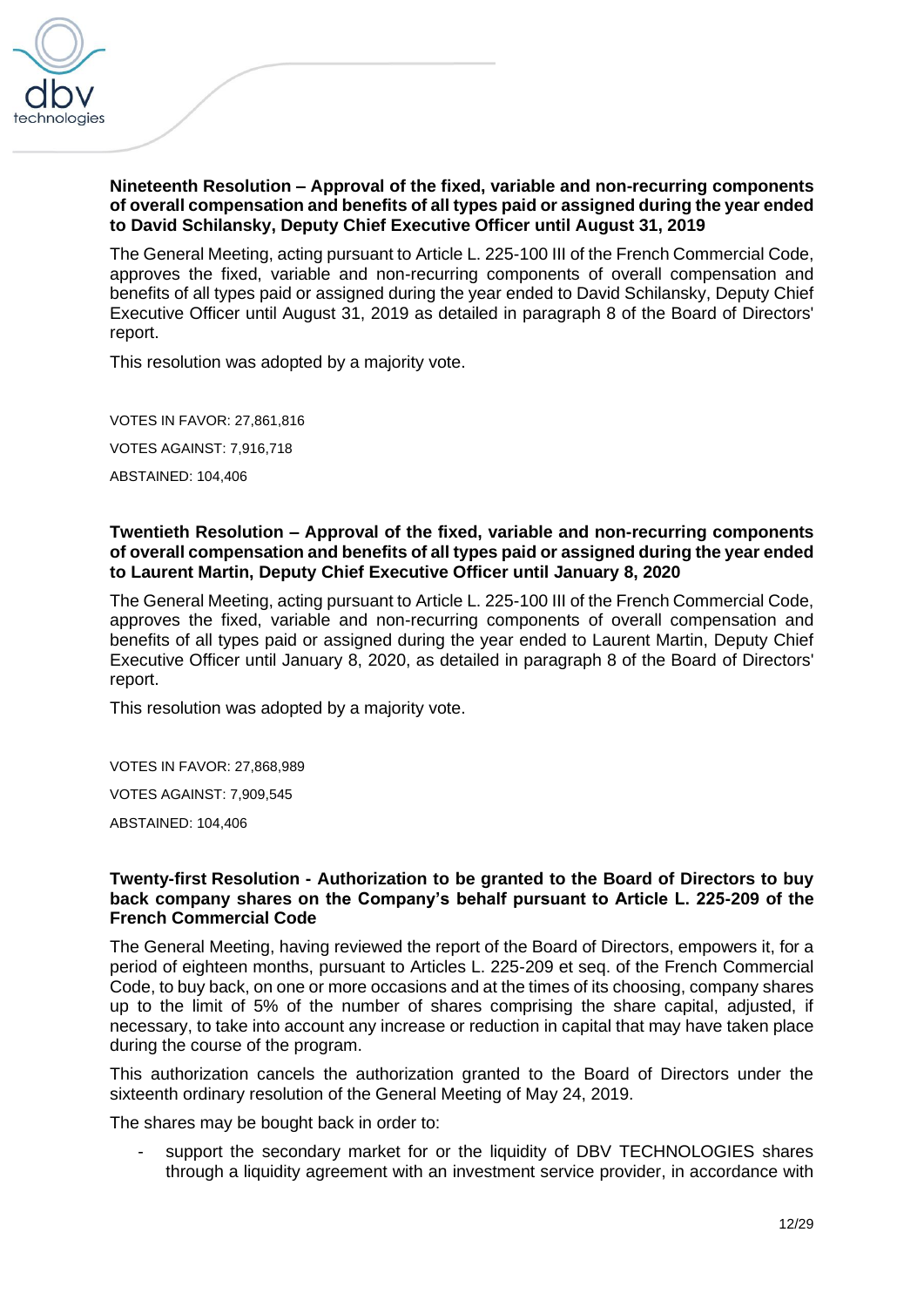

the standard practice accepted by the regulations, in which context, the number of shares taken into account for the calculation of the aforementioned limit corresponds to the number of shares purchased, after deduction of the number of shares resold;

- hold the purchased shares and ultimately return them for future exchange or as payment under external growth transactions;
- provide coverage to meet obligations arising from stock option plans and/or free share allocation plans (or similar plans) for the group's employees and/or corporate officers, as well as all share allocations arising under company or group employee savings plans (or similar plans), employee profit-sharing plans and/or any other form of share allocation arrangement for the group's employees and/or corporate officers;
- hedge the securities giving access to the company's shares, pursuant to current regulations;
- where applicable, cancel the shares acquired, subject to the authorization granted under the seventeenth extraordinary resolution of the General Meeting of May 24, 2019.

The company does not intend to use options or derivatives.

The maximum purchase price is set at  $€100$  per share. In the event of a capital transaction, in particular a stock split or reverse split, or the allocation of free shares to shareholders, the abovementioned amount will be adjusted in the same proportions (multiplier coefficient equal to the ratio between the number of shares comprising the capital before the transaction and the number of shares after the transaction).

The maximum transaction amount is set at €150,000,000.

The General Meeting hereby authorizes the Board of Directors to carry out these transactions, set the terms and methods thereof, finalize all agreements and complete all formalities.

This resolution was adopted by a majority vote.

VOTES IN FAVOR: 29,274,595 VOTES AGAINST: 6,597,983

ABSTAINED: 10,362

### **Extraordinary resolutions:**

#### **Twenty-second Resolution - Delegation of powers to be granted to the Board of Directors to increase the capital by means of incorporation of reserves, profits and/or premiums**

The General Meeting, ruling pursuant to the quorum and majority voting requirements for Ordinary General Meetings, having reviewed the Board of Directors' report and pursuant to the provisions of Articles L. 225-129-2 and L. 225-130 of the French Commercial Code:

1) Delegates its competence to the Board of Directors to decide to increase the share capital on one or more occasions, in the periods and according to the methods it may determine, by means of the incorporation into capital of reserves, profits, premiums or other amounts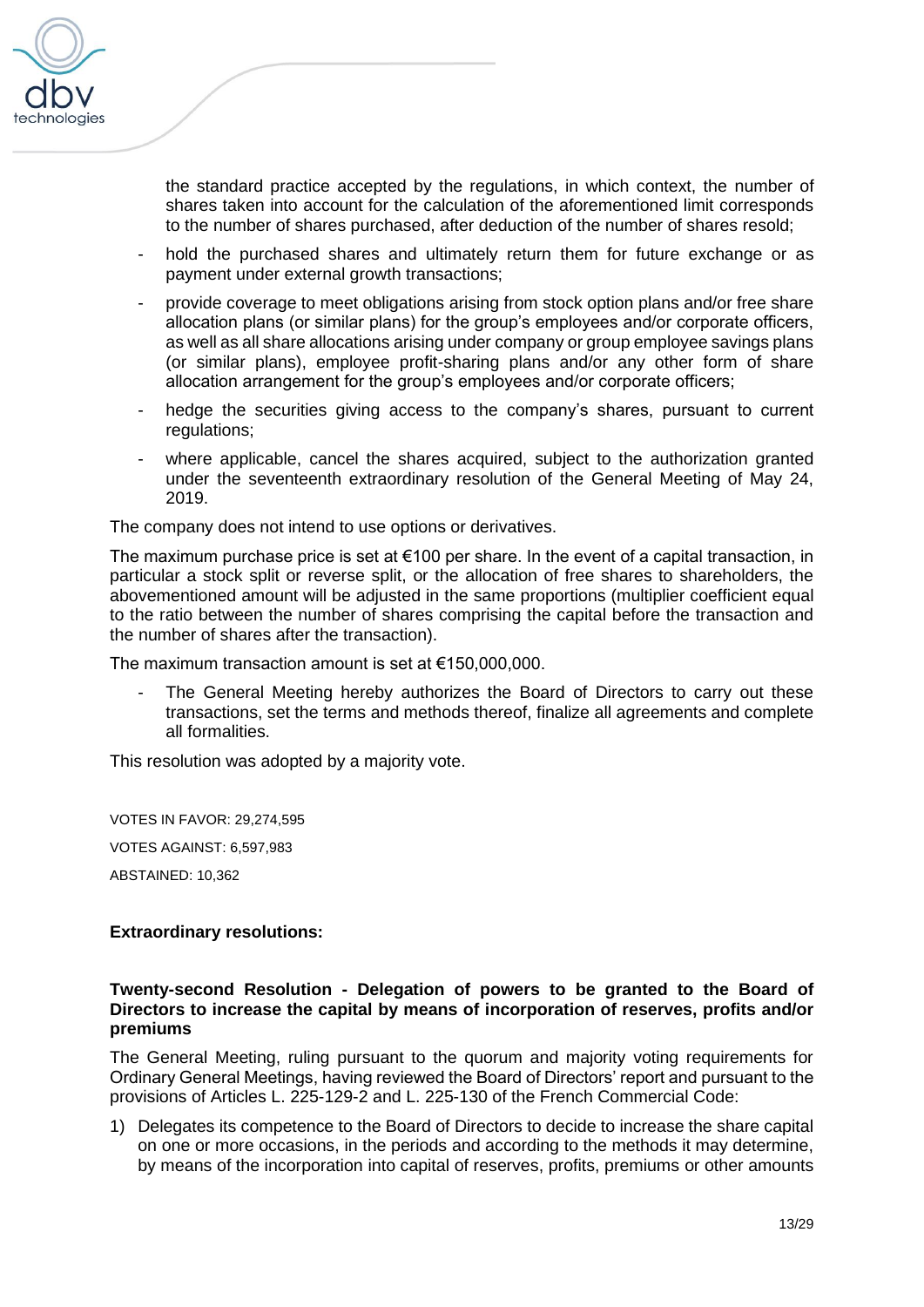

admitted for capitalization, by the issue and free share allocation or by raising the face value of existing ordinary shares or combining these two methods.

- 2) Decides that, in the event that this delegation is used by the Board of Directors, in accordance with the provisions of Article L. 225-130 of the French Commercial Code, if the capital increase takes the form of a free allocation of shares, the rights attached to fractional shares may not be traded or assigned and that the corresponding capital securities will be sold; the proceeds of the sale will be allocated to the holders of the rights within the period prescribed by the regulations.
- 3) Sets the term of validity of this authorization at twenty-six months from the date of this General Meeting.
- 4) Decides that the amount of the capital increase carried out under this resolution must not exceed 50% of the share capital on the date of the Board of Directors' decision to increase the capital, excluding the par value of any capital increase required to preserve, in accordance with the law and, if applicable, any contractual stipulations providing for other methods of preservation, the rights of the holders of rights or transferable securities giving access to the Company's capital.

This maximum amount is independent of all maximum amounts set by the other resolutions of this Meeting.

- 5) Confers upon the Board of Directors all powers necessary to implement this resolution and, generally, to take all steps and fulfil all formalities required for the successful completion of each share capital increase, to record the execution thereof and to amend the by-laws accordingly.
- 6) Notes that this delegation, for the part not used, if applicable, supersedes, as from today's date, any and all relevant prior delegations.

This resolution was adopted by a majority vote.

VOTES IN FAVOR: 30,047,039

VOTES AGAINST: 5,821,900

ABSTAINED: 14,001

**Twenty-third Resolution - Delegation of powers to be granted to the Board of Directors to issue ordinary shares giving access, as the case may be, to ordinary shares or to the allocation of debt securities (of the Company or a group company), and/or securities giving access to ordinary shares (of the Company or a group company), without preemptive rights, by means of a public offer (excluding the offers set out in section 1 of Article L.411-2 of the French Monetary and Financial Code), and/or as consideration for securities in the context of a public exchange offer**

The General Meeting, having reviewed the Board of Directors' report and the Statutory Auditors' special report and pursuant to the French Commercial Code, in particular Articles L. 225-129-2, L 225-136 L. 225-148 and L. 228-92 thereof:

1) Delegates to the Board of Directors the power to issue, on one or more occasions, in the proportions and at the times of its choosing, on the French and/or international market, by means of a public offer (excluding the offers set out in section 1 of Article L.411-2 of the French Monetary and Financial Code), in euros, in foreign currencies or in any other unit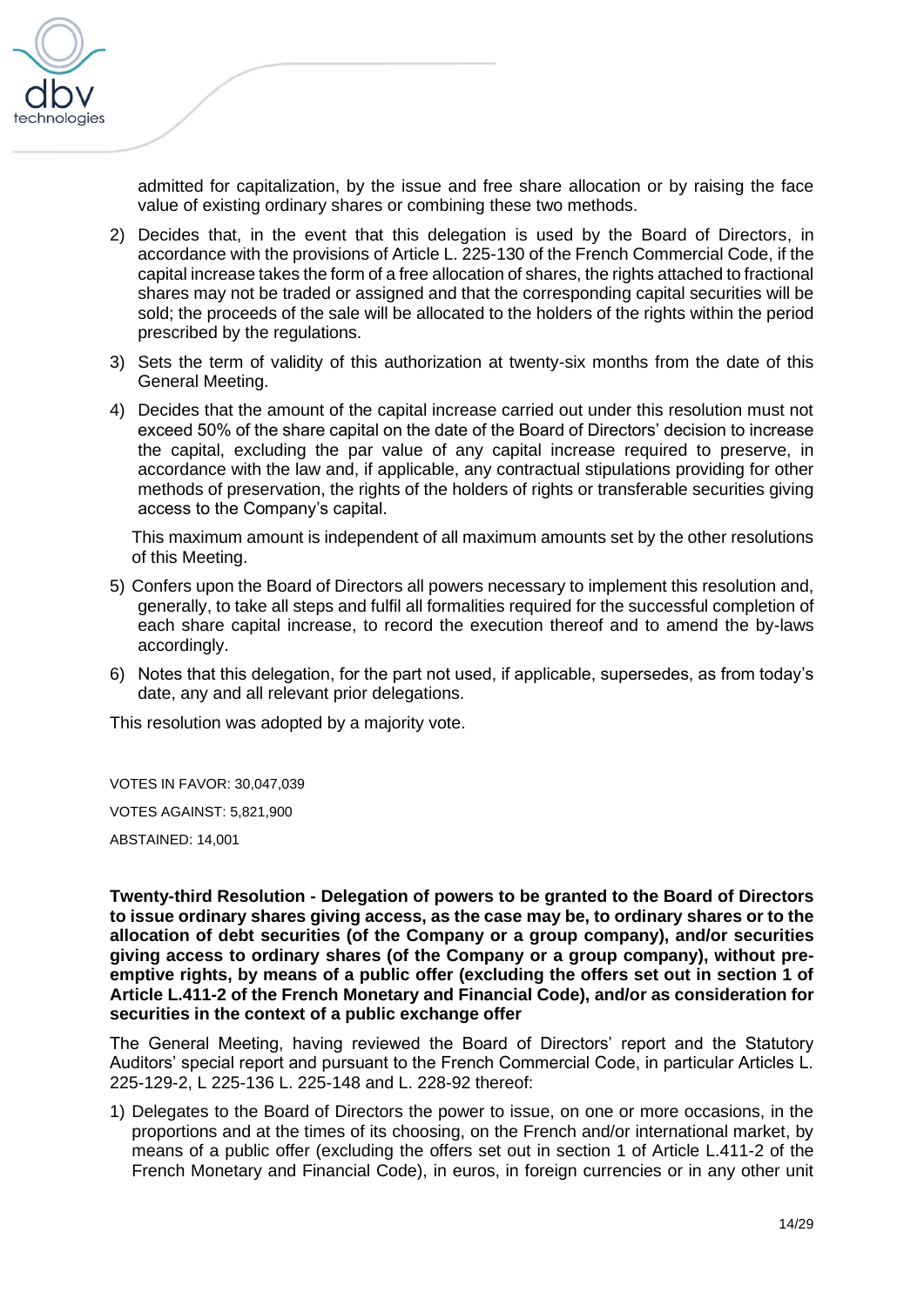

determined by reference to a basket of currencies:

- ordinary shares;

- and/or ordinary shares giving access to the allocation of ordinary shares or debt securities;

- and/or securities giving access to ordinary shares to be issued.

These securities may be issued for the purpose of paying for securities contributed to the Company in a public exchange offer, pursuant to the conditions of Article L. 225-148 of the French Commercial Code.

Pursuant to Article L. 228-93 of the French Commercial Code, the securities to be issued may give rights to ordinary shares of any and all companies that directly or indirectly own more than half of its capital or of which the Company directly or indirectly owns more than half of the capital.

- 2) Sets the term of validity of this authorization at twenty-six months from the date of this General Meeting.
- 3) The total par value of the ordinary shares that may be issued subject to this authorization may not exceed 30% of the share capital on the date that the resolution to increase the share capital was passed by the Board of Directors.

To this maximum amount will be added, as necessary, the par value of any capital increase necessary to preserve the rights of the holders of rights or securities giving access to the Company's capital, in accordance with the law and, if applicable, any contractual stipulations providing for other methods of preservation.

This maximum amount counts toward the overall limit on the maximum par value of shares that may be issued as envisaged under the Twenty-ninth Resolution of this Meeting.

- 4) Decides to cancel shareholders' pre-emptive rights to ordinary shares and securities giving access to capital and/or to debt securities covered by this resolution, while retaining the Board of Directors' option to grant preferential rights to shareholders, pursuant to the law.
- 5) Decides that the amount received, or to be received, by the Company for each of the ordinary shares issued under this delegation of powers, after taking into account the warrant issue price for issues of detachable share subscription warrants, will be determined in accordance with the applicable legal and regulatory provisions at the time that the Board of Directors exercises the delegation.
- 6) Decides, in the event that securities are issued in consideration of securities tendered in a public exchange offer, pursuant to the conditions of Article L. 225-148 of the French Commercial Code, and within the limits set out above, to grant the Board of Directors the powers required to draft the list of securities included in the exchange, and to set the issue conditions and terms, the share-for-share basis, and, if applicable, the amount of the equalization payment in cash.
- 7) Decides that if subscriptions have not absorbed the entire issue mentioned at 1), the Board of Directors may use the following options:

- limit the amount of the issue to the amount of subscriptions, if applicable within the limits established by the regulations;

- freely allocate some or all of the unsubscribed shares.

8) Decides that the Board of Directors shall be granted, within the limits set above, the powers required to set the terms for the issue(s), and if applicable, record the execution of the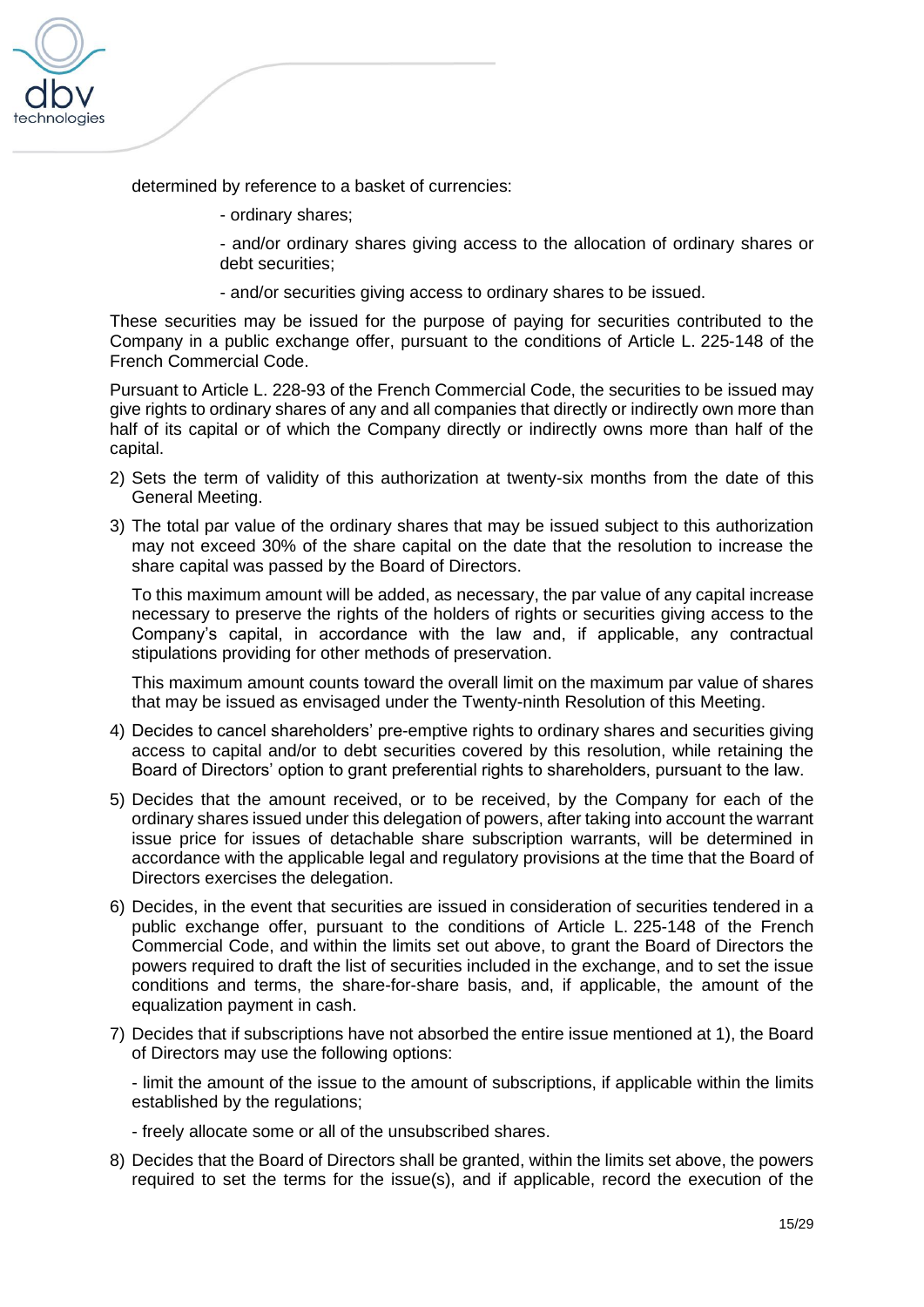

resulting capital increases, proceed to amend the by-laws accordingly, levy, as it sees fit, the costs of the capital increase on the amount of related premiums and deduct the necessary sums from this amount to bring the statutory reserve to one-tenth of the new share capital after each increase and, more generally, perform all tasks required in similar matters.

9) Notes that this delegation, for the part not used, if applicable, supersedes any and all relevant prior delegations.

This resolution was adopted by a majority vote.

VOTES IN FAVOR: 28,684,840

VOTES AGAINST: 7,172,548

ABSTAINED: 25,552

**Twenty-fourth Resolution - Delegation of powers to be granted to the Board of Directors to issue ordinary shares giving access, as the case may be, to ordinary shares or to the allocation of debt securities (of the Company or a group company), and/or securities giving access to ordinary shares (of the Company or a group company), without preemptive rights, by means of a public offer referred to in paragraph 1 of Article L.411-2 of the French Monetary and Financial Code**

The General Meeting, having reviewed the Board of Directors' report and the Statutory Auditors' special report and pursuant to the French Commercial Code, in particular Articles L.225-129-2, L. 225-136 and L. 228-92 thereof:

- 1) Delegates to the Board of Directors the power to issue, on one or more occasions, in the proportions and at the times of its choosing, on the French and/or international market, by means of a public offer referred to in paragraph 1 of Article L.411-2 of the French Monetary and Financial Code, in euros, in foreign currencies or in any other unit determined by reference to a basket of currencies:
	- ordinary shares;

- and/or ordinary shares giving access to the allocation of ordinary shares or debt securities;

- and/or securities giving access to ordinary shares to be issued.

Pursuant to Article L 228-93 of the French Commercial Code, the securities to be issued may give rights to ordinary shares of any and all companies that directly or indirectly own over half of its capital or of which the company directly or indirectly owns over half of the capital.

- 2) Sets the term of validity of this authorization at twenty-six months from the date of this General Meeting.
- 3) The total par value of the ordinary shares that may be issued subject to this authorization may not exceed 20% of the share capital on the date of the resolution passed by the Board of Directors to increase the share capital.

To this maximum amount will be added, as necessary, the par value of any capital increase necessary to preserve the rights of the holders of rights or securities giving access to the Company's capital, in accordance with the law and, if applicable, any contractual stipulations providing for other methods of preservation.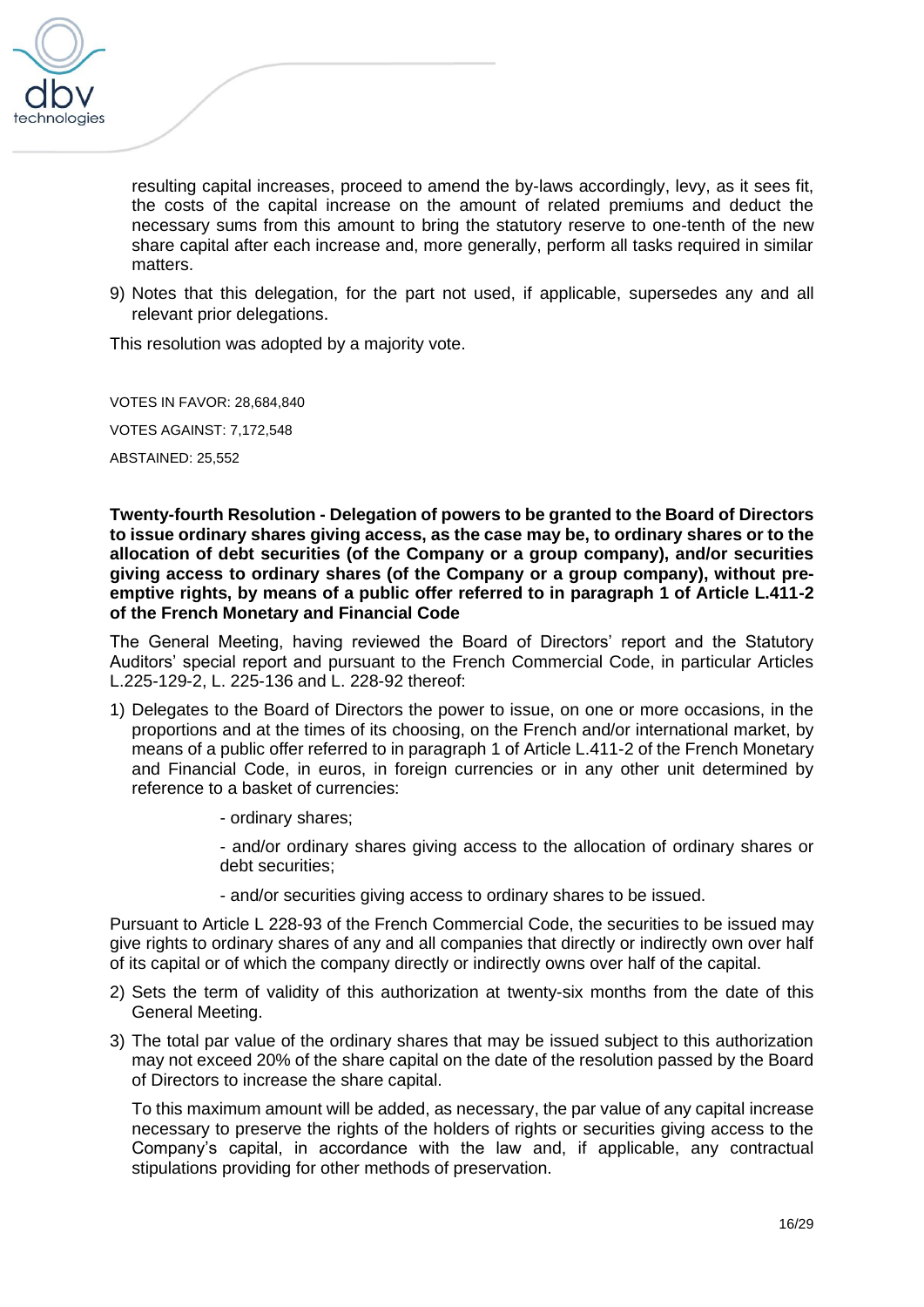

This maximum amount counts toward the overall limit on the maximum par value of shares that may be issued as envisaged under the Twenty-ninth Resolution of this Meeting.

- 4) Decides to cancel shareholders' pre-emptive rights to ordinary shares and to securities giving access to capital and/or to debt securities covered by this resolution.
- 5) Decides that the amount received, or to be received, by the Company for each of the ordinary shares issued under this delegation of powers, after taking into account the warrant issue price for issues of detachable share subscription warrants, will be determined in accordance with the applicable legal and regulatory provisions at the time that the Board of Directors exercises the delegation.
- 6) Decides that if subscriptions have not absorbed the entire issue mentioned at 1), the Board of Directors may use the following options:
	- limit the amount of the issue to the amount of subscriptions, if applicable within the limits established by the regulations;
	- freely allocate some or all of the unsubscribed shares.
- 7) Decides that the Board of Directors will be granted, within the limits set above, the powers required to set the terms for the issue(s), and if applicable, record the execution of the resulting capital increases, amend the by-laws accordingly, charge, as it sees fit, the costs of the capital increase against the amount of the related premiums and deduct the necessary sums from this amount to bring the statutory reserve to one tenth of the new share capital after each increase and more generally, perform all tasks required in this regard.
- 8) Notes that this delegation, for the part not used, if applicable, supersedes any and all relevant prior delegations.

This resolution was adopted by a majority vote.

VOTES IN FAVOR: 28,750,911

VOTES AGAINST: 7,107,114

ABSTAINED: 24,915

#### **Twenty-fifth Resolution - Authorization, in the event of an issue without pre-emptive rights, to set the issue price according to the terms set by the General Meeting, within a limit of 10% of the capital per year**

Having reviewed the Board of Directors' report and the Statutory Auditors' special report and pursuant to paragraph 2 of point 1 of Article L. 225-136 of the French Commercial Code, the General Meeting authorizes the Board of Directors, when deciding to issue ordinary shares or securities giving access to the capital, pursuant to the Twenty-third and Twenty-fourth Resolutions*,* subject to the provisions of paragraph 1 of point 1 of Article L. 225-136 of the French Commercial Code, to deviate from the price-setting conditions set out in the abovementioned resolutions, up to a maximum of 10% of the share capital per year, and to set the issue price of equity equivalents to be issued as follows:

The issue price of the equity equivalents to be issued immediately or at a later date must be at least equal to one of the following, to be chosen by the Board of Directors: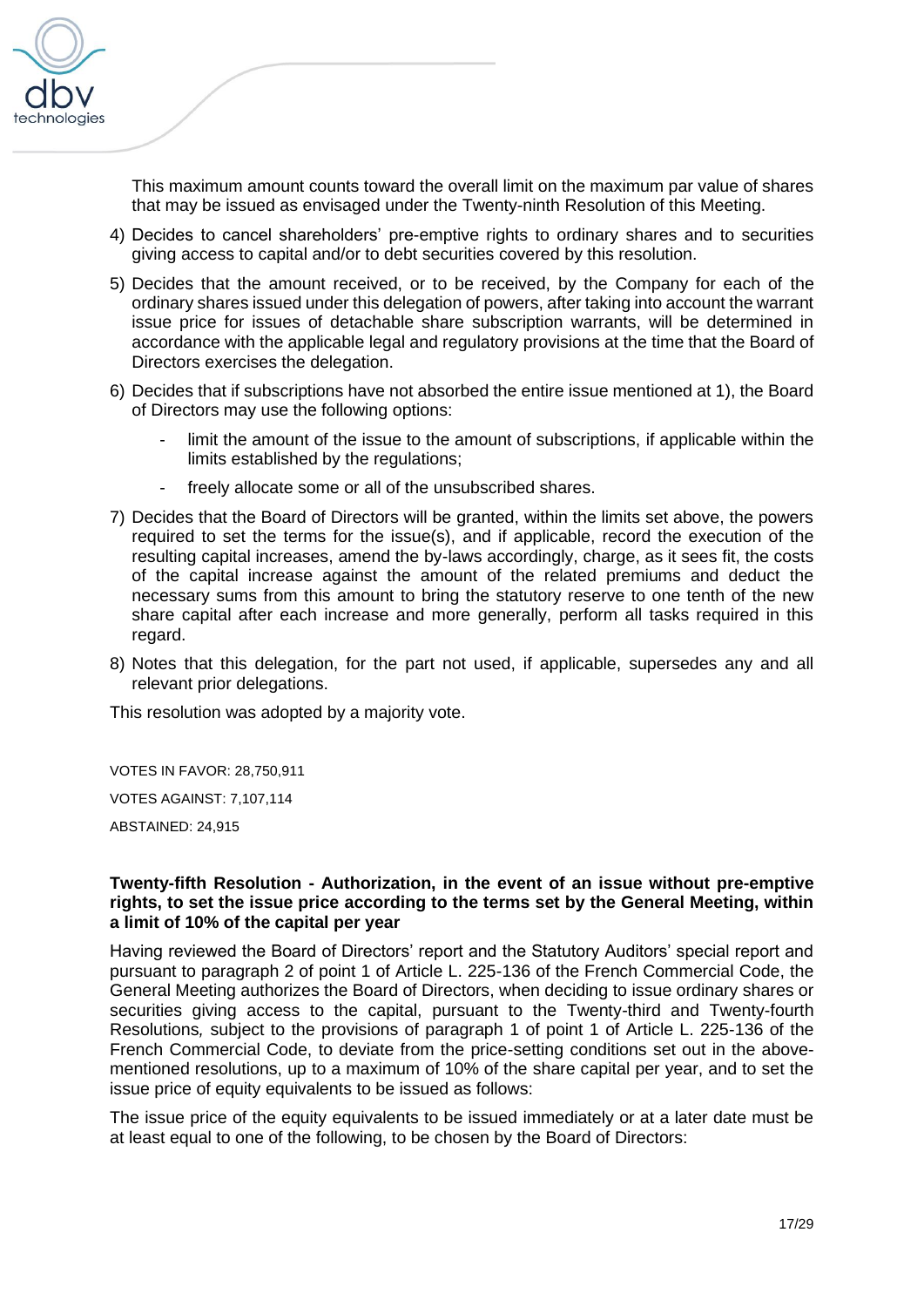

- either the weighted average trading price of the company's share on the trading day prior to the date on which the issue price is set, with a maximum discount of up to 15%;
- or the average of five consecutive share trading prices selected from the last thirty trading days prior to the date on which the issue price is set, with a maximum discount of up to 15%.

This resolution was adopted by a majority vote.

VOTES IN FAVOR: 28,685,377

VOTES AGAINST: 7,169,588

ABSTAINED: 27,975

**Twenty-sixth Resolution - Delegation of powers to be granted to the Board of Directors to issue ordinary shares, giving, if applicable, access to ordinary shares or the allocation of debt securities (of the Company or a group company) and/or securities giving access to ordinary shares (of the Company or a group company), with preemptive subscription rights waived in favor of categories of persons with certain characteristics**

The General Meeting, having reviewed the Board of Directors' report and the Statutory Auditors' special report and pursuant to the provisions of the French Commercial Code, specifically Articles L. 225-129-2, L. 225-138 and L. 228-92:

- 1) Delegates to the Board of Directors its power to issue the following (on one or more occasions, in the proportions and at the times of its choosing, in France and abroad, with pre-emptive subscription rights waived in favor of the categories of persons defined below):
	- ordinary shares;
	- and/or ordinary shares giving access to the allocation of ordinary shares or debt securities;
	- and/or securities giving access to ordinary shares to be issued.

Pursuant to Article L. 228-93 of the French Commercial Code, the securities to be issued may give rights to ordinary shares of any and all companies that directly or indirectly own over half of its capital or of which the company directly or indirectly owns over half of the capital.

- 2) Sets the term of validity of this delegation at eighteen months from the date of this General Meeting.
- 3) The maximum total par value of the capital increases that may be made subject to this delegation may not exceed 30% of the share capital on the date of the Resolution passed by the Board of Directors to increase the share capital.

To this maximum amount will be added, as necessary, the par value of any capital increase necessary to preserve the rights of the holders of rights or securities giving access to the Company's capital, in accordance with the law and, if applicable, any contractual stipulations providing for other methods of preservation.

This maximum amount counts toward the overall limit on the maximum par value of shares that may be issued as envisaged under the Twenty-ninth Resolution of this Meeting.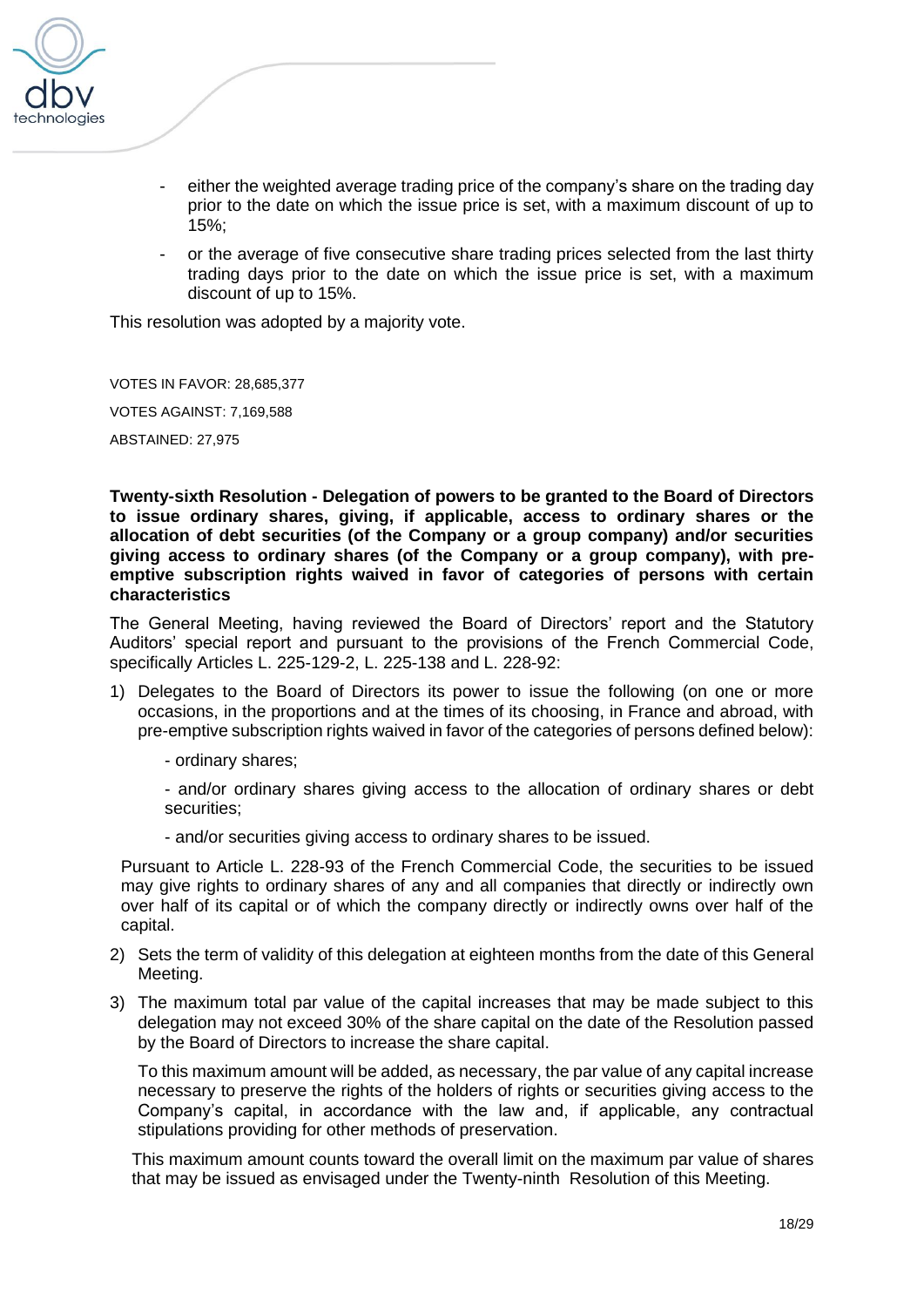

- 4) Decides, in accordance with the provisions of Article L. 225-138 of the French Commercial Code, that the issue price of ordinary shares that may be issued under the scope of this delegation of powers will be set by the Board of Directors and must be at least equal to:
	- either the weighted average trading price of the company's share on the trading day prior to the start of the offer, with a maximum discount of up to 15%,
	- or the average of 5 consecutive share trading prices selected from the last 30 trading days prior to the start of the offer, with a maximum discount of up to 15%.
- 5) Decides to eliminate the preferential subscription rights by shareholders of ordinary shares and other securities giving access to the capital to be issued in accordance with Article L. 228-91 of the French Commercial Code, reserved for the following categories of persons:
	- i. natural persons or legal entities, including companies, trusts, investment funds or other investment vehicles of any form, established under French or foreign law, that regularly invest in the pharmaceutical, biotechnology or medical technology sectors; and/or
	- ii. French or foreign companies, institutions or entities of any form that carry out a significant portion of their business in the sectors listed in (i); and/or
	- iii. French or foreign investment service providers or any foreign establishment with a similar status that is able to ensure the completion of an issue intended to be invested in by the persons specified under point (i) and/or (ii) above and, therefore, to subscribe to the securities issued.
- 6) Decides that, if subscriptions have not absorbed the entire issue mentioned in 1), the Board of Directors may decide to exercise one or both of the following options in the order of its choosing:
	- limit the amount of the issue to the amount of subscriptions, if applicable within the limits established by the regulation;
	- freely allocate all or part of the non-subscribed shares amongst the categories of persons defined above.
- 7) Decides that the Board of Directors will have full powers to implement this delegation, and therefore to:
	- a. draw up the terms for the issue(s);
	- b. draw up the list of beneficiaries within the above categories;
	- c. determine the number of shares to be allocated to each of the beneficiaries;
	- d. determine the amount to be issued, the issue price and the amount of the premium that can, if applicable, be demanded at issue;
	- e. determine the dates and terms of the issue, and the nature, form and characteristics of the shares to be created, which can take the form of subordinated or unsubordinated shares, with fixed or unlimited terms;
	- f. determine the method by which the shares and/or securities issued or to be issued can be paid up;
	- g. determine, if applicable, the methods by which the rights attached to the securities issued or to be issued can be exercised and, in particular, to determine the date, which may be retroactive, from which rights will attach to the new shares, as well as all other terms and conditions applicable to the execution of the issue;
	- h. if applicable, suspend the exercise of rights attached to the securities issued, for up to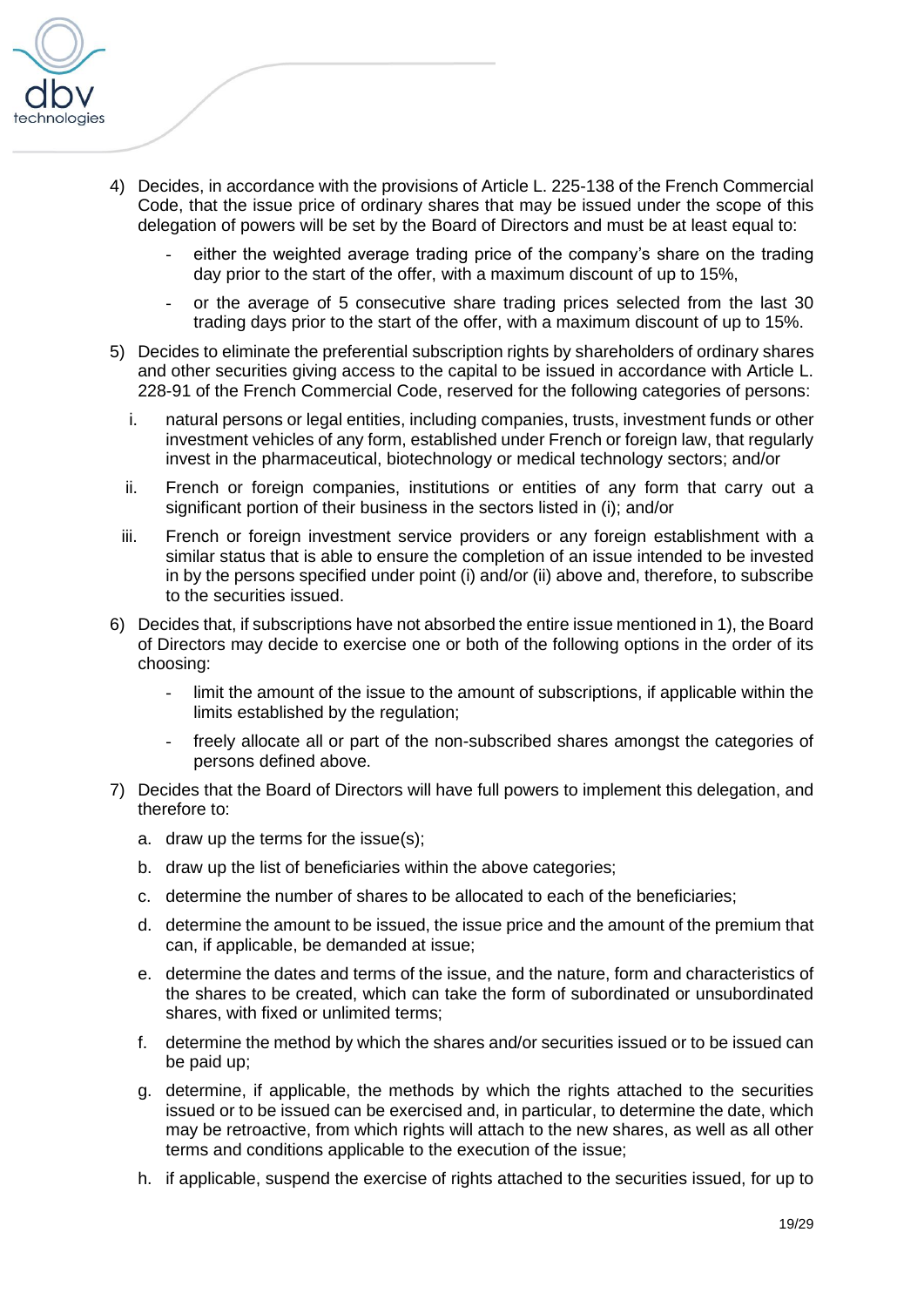

three months;

- i. at its sole discretion, charge the costs of the capital increase against the amount of the related premiums and deduct the necessary sums from this amount to bring the statutory reserve to one tenth of the new share capital after each increase;
- j. record each share capital increase and make the corresponding amendments to the by-laws;
- k. make all adjustments required in compliance with legal provisions and determine the methods by which the rights of holders of securities giving access to capital will be preserved, if applicable;
- l. generally, enter into any agreements, take all measures and complete any formalities required for the issue and for the financial administration of the securities issued pursuant to this delegation and for the exercise of any attached rights and, more generally, perform all tasks required in this regard.
- 8) Notes that the Board of Directors will report back at the next Ordinary General Meeting, in compliance with the law and the regulations, on the use of the delegation granted under this Resolution.
- 9) Notes that this delegation, for the part not used, if applicable, supersedes, as from today's date, any and all relevant prior delegations.

This resolution was adopted by a majority vote.

VOTES IN FAVOR: 28,750,893 VOTES AGAINST: 7,105,561 ABSTAINED: 26,486

#### **Twenty-seventh Resolution – Authorization to increase the total amount of issues**

Having reviewed the report by the Board of Directors, the General Meeting decides that for each of the issues of ordinary shares or securities giving access to the capital determined pursuant to the Twenty-third, Twenty-fourth and Twenty-sixth Resolutions, the number of securities to be issued may be increased under the conditions set out in Articles L 225-135-1 and R 225-118 of the French Commercial Code, up to the maximum amount determined by the Meeting.

This resolution was adopted by a majority vote.

VOTES IN FAVOR: 28,693,529 VOTES AGAINST: 7,162,436 ABSTAINED: 26,975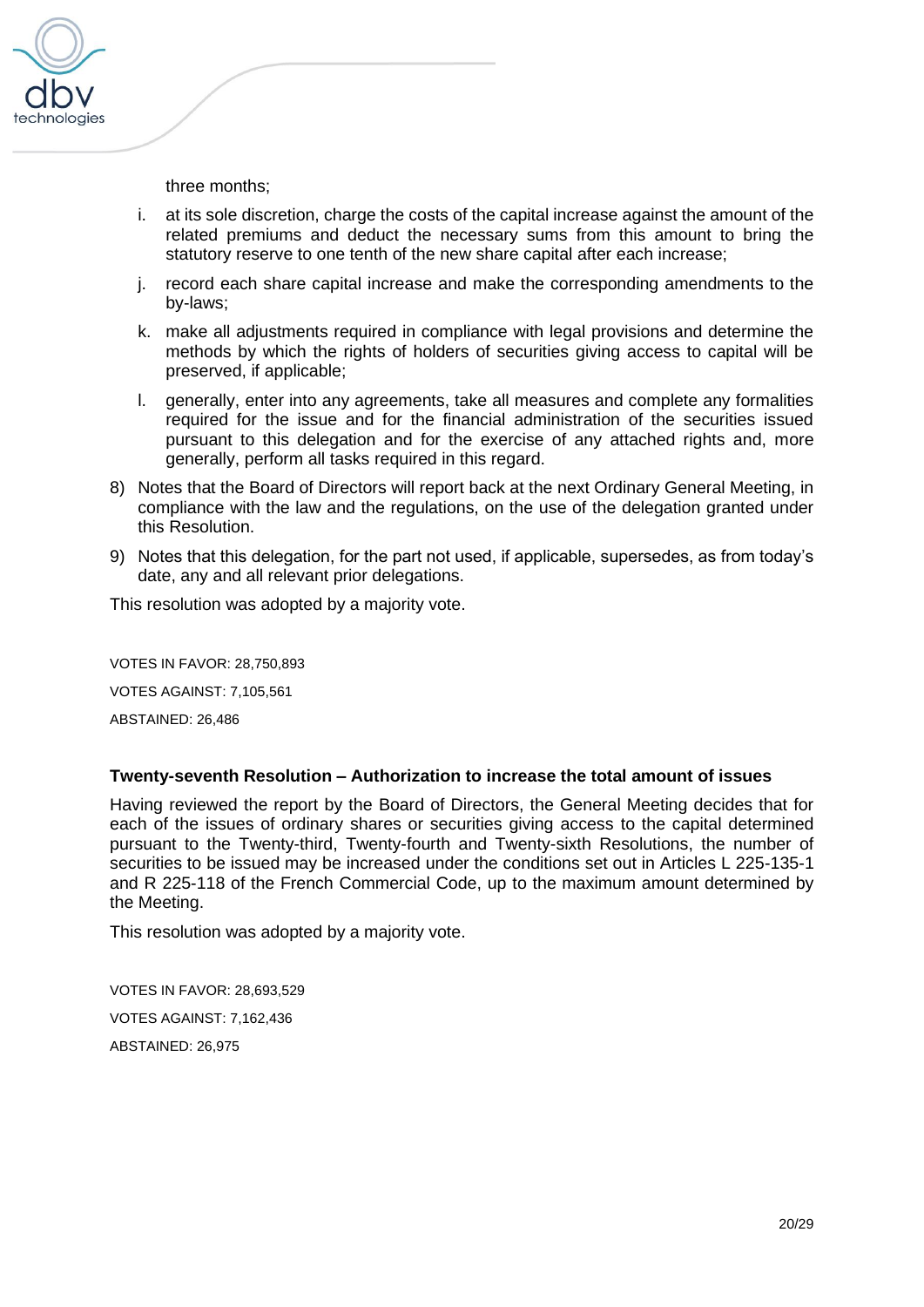

**Twenty-eighth Resolution - Delegation of powers to be granted to the Board of Directors to increase the capital by means of the issue of ordinary shares and/or securities giving access to the capital up to the limit of 10% of the capital in consideration for contributions in kind of equity securities or securities giving access to the capital**

The General Meeting, having reviewed the Board of Directors' report and the Statutory Auditors' report pursuant to Articles L. 225-147 and L. 228-92 of the French Commercial Code:

- 1) Authorizes the Board of Directors to proceed, on the basis of the auditors' report, with the issue or ordinary shares or securities giving access to ordinary shares in view of the remuneration of contributions in kind permitted to the company and comprising equity securities or securities giving access to the capital if the provisions of Article L. 225-148 of the French Commercial Code do not apply.
- 2) Sets the term of validity of this authorization at twenty-six months from the date of this General Meeting.
- 3) Decides that the total par value of any ordinary shares that may be issued under this delegation may not exceed 10% of the share capital on the date of this Meeting, excluding the par value of any capital increase required to preserve, in accordance with the law and, if applicable, any contractual stipulations providing for other methods of preservation, the rights of the holders of rights or transferable securities giving access to the Company's capital.
- 4) This maximum amount counts toward the overall limit on the maximum par value of shares that may be issued as envisaged under the Twenty-ninth Resolution.
- 5) Delegates all powers to the Board of Directors to approve the evaluation of contributions, to determine the resulting capital increase, to record the realization thereof, to charge, if applicable, all expenses and rights stemming from the capital increase against the contribution premium, to deduct from the contribution premium the necessary sums to bring the statutory reserve up to one tenth of the new share capital after each increase and to proceed with the according amendment of the by-laws and perform all tasks required in this regard.
- 7) Notes that this delegation, for the part not used, if applicable, supersedes any and all relevant prior delegations.

This resolution was adopted by a majority vote.

VOTES IN FAVOR: 28,899,078 VOTES AGAINST: 6,957,948 ABSTAINED: 25,914

#### **Twenty-ninth Resolution – Overall limit on the maximum authorized amounts set under the 23rd , 24th, 26th and 28th Resolutions of this Meeting**

Having reviewed the Board of Directors' report, the General Meeting decides to set the total par value of any shares that may be issued under the Twenty-third, Twenty-fourth, Twentysixth and Twenty-eighth Resolutions put before this Meeting, at 65% of the share capital on the date of this Meeting. To this limit will be added, if applicable, the par value of any capital increase required to preserve, in accordance with the law and, if applicable, any contractual stipulations providing for other adjustments, the rights of the holders of rights or transferable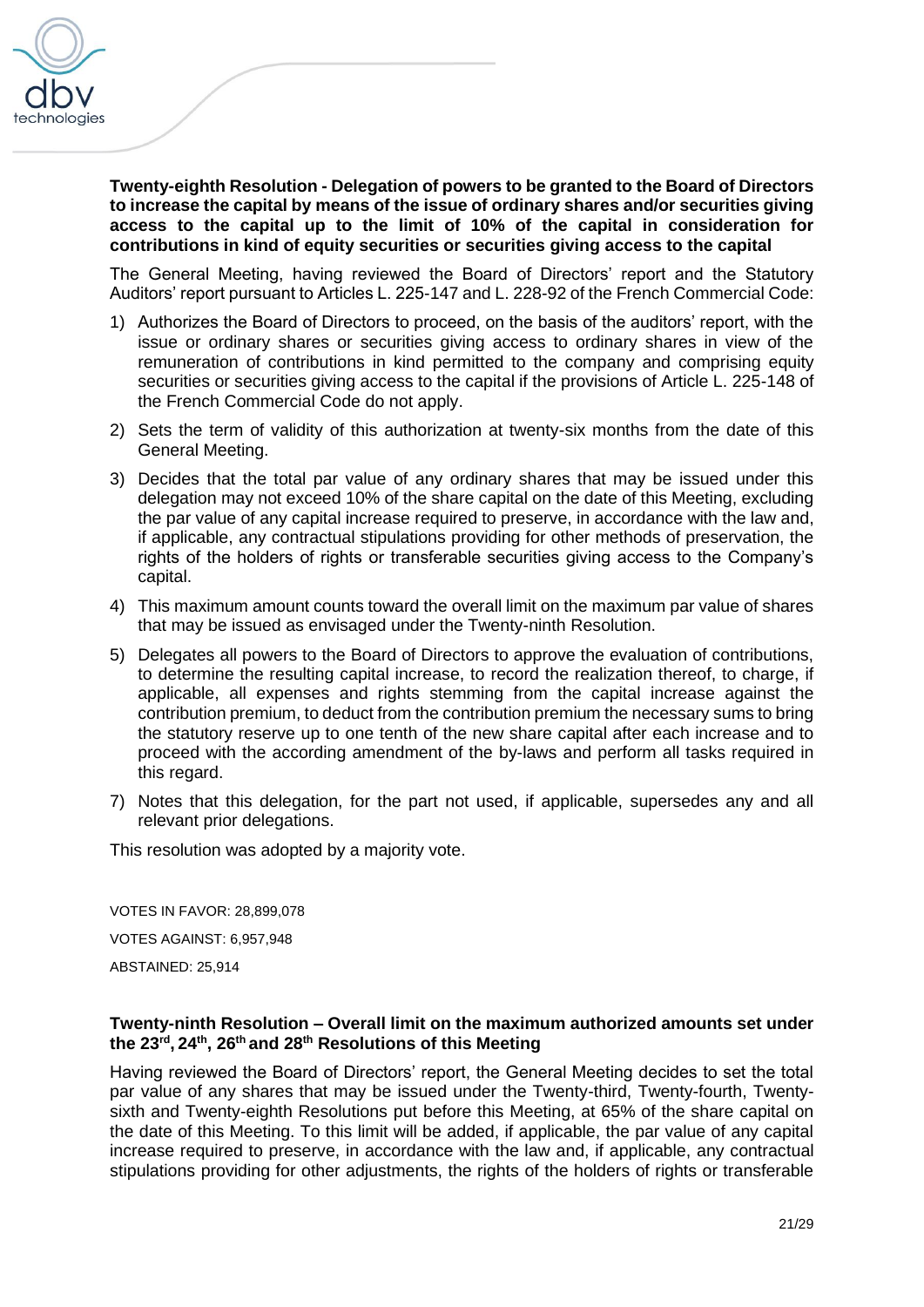

securities giving access to the Company's capital. This resolution was adopted by a majority vote.

VOTES IN FAVOR: 35,119,802 VOTES AGAINST: 736,498 ABSTAINED: 26,640

**Thirtieth Resolution - Delegation of powers to be granted to the Board of Directors to increase the share capital by the issue of ordinary shares and/or securities granting access to the capital, with pre-emptive subscription rights waived in favor of the members of a company savings plan pursuant to Articles L. 3332-18 et seq. of the French Labor Code**

The General Meeting, having reviewed the Board of Directors' report and the Statutory Auditors' special report, voting pursuant to Articles L. 225-129-6, L. 225-138-1 and L. 228-92 of the French Commercial Code and L. 3332-18 et seq. of the French Labor Code:

- 1) Delegates its powers to the Board of Directors to enact, at its own discretion, a capital increase on one or more occasions through the issue of ordinary shares or securities giving access to the equity securities to be issued by the Company, reserved for members of one or more group or company employee savings plans established by the Company and/or affiliated French or international companies under the conditions of Article L.225-180 of the French Commercial Code and of Article L.3344-1 of the French Labor Code.
- 2) Withdraws, in favor of these individuals, any pre-emptive subscription rights to shares issued pursuant to this delegation.
- 3) Sets the validity of this delegation at twenty-six months from the date of this General Meeting.
- *4)* Limits the maximum par value of the increases that may be enacted under this delegation at 2% of the share capital on the day of the decision by the Board of Directors to carry out this increase, with the understanding that this amount is separate to any other maximum amounts set by other authorizations relating to capital increases. To this amount will be added, as necessary, the par value of any capital increase necessary to preserve the rights of the holders of rights or securities giving access to the Company's capital, pursuant to the law and, if applicable, any contractual stipulations providing for other forms of preservation;
- 5) Decides that the price of any shares to be issued under point 1) of this delegation may not more than 30% (or 40% lower if the vesting period stipulated by the scheme pursuant to Articles L. 3332-25 and L. 3332-26 of the French Labor Code is greater than or equal to ten years) below the average opening price of the shares for the 20 trading days prior to the decision setting the date for the opening of subscriptions, nor may it be higher than this average.
- 6) Decides, pursuant to the provisions of Article L.3332-21 of the French Labor Code, that the Board of Directors may allocate to the beneficiaries defined in the first paragraph above, free shares already issued or to be issued, or other securities giving access to the Company's capital that have already been issued or are to be issued in respect of (i) any employer contribution that may be paid pursuant to the regulations governing group or company savings plans and/or (ii) if applicable, any discount and, in the event that any new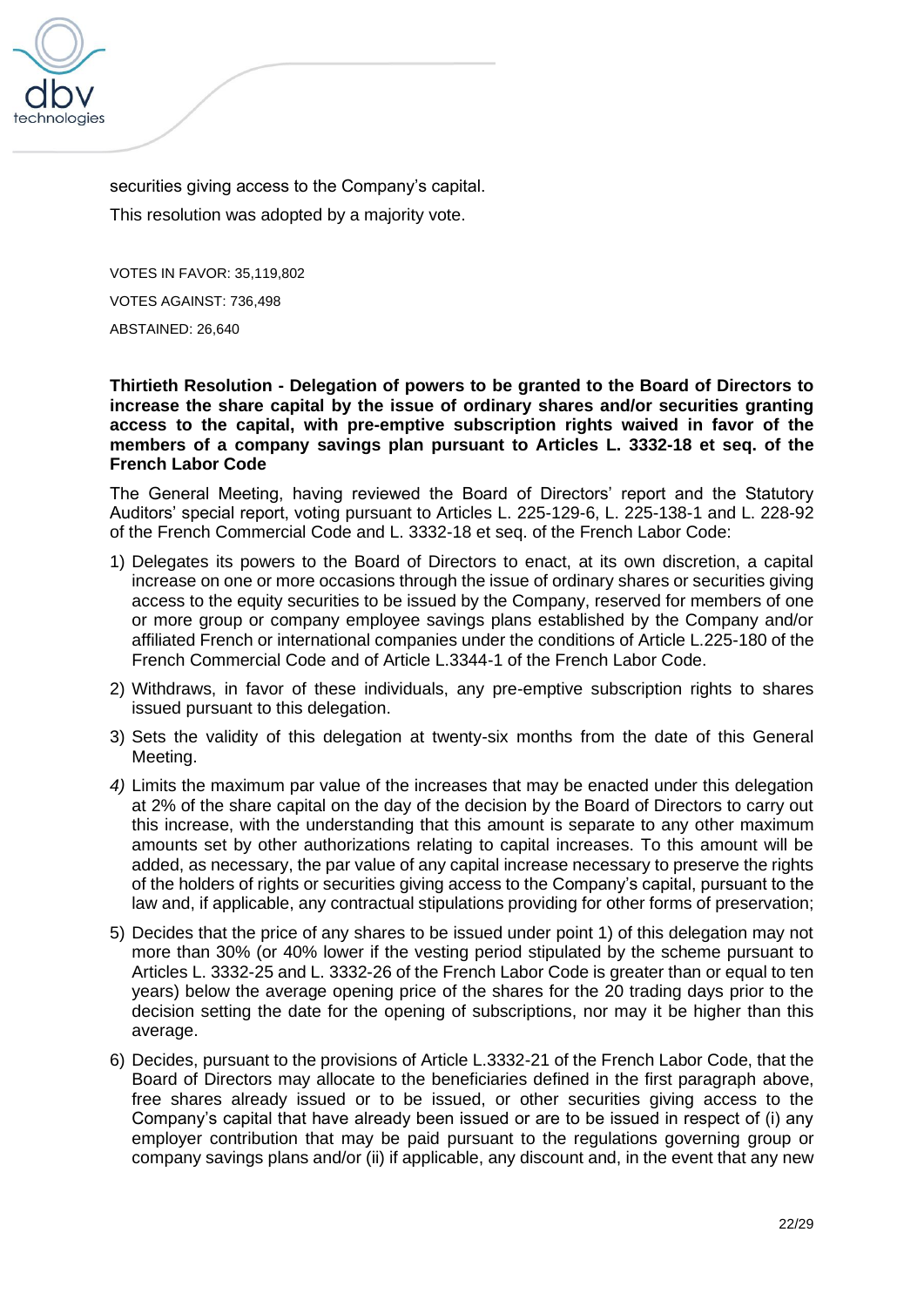

shares are issued in respect of the discount or the employer contribution, may decide to capitalize any reserves, profits or issue premiums required to pay up these shares;

7) Notes that this delegation, for the part not used, if applicable, supersedes any and all relevant prior delegations.

The Board of Directors shall have the discretion to implement, or not implement, this authorization, take all measures and conduct all necessary formalities.

This resolution was adopted by a majority vote.

VOTES IN FAVOR: 35,524,839

VOTES AGAINST: 332,418

ABSTAINED: 25,683

### **Thirty-first Resolution - Authorization to be granted to the Board of Directors to allocate free shares to members of staff and/or certain corporate officers**

The General Meeting, having reviewed the Board of Directors' report and the Statutory Auditors' special report, authorizes the Board of Directors, on one or more occasions, in accordance with Articles L. 225-197-1 and L. 225-197-2 of the French Commercial Code, to allocate existing or future ordinary shares in the Company, reserved for:

- members of staff of the company or companies or economic interest groups that are directly or indirectly related to it as defined by Article L. 225-197-2 of the French Commercial Code;
- and/or corporate officers who meet the conditions set out in Article L. 225-197-1 of the French Commercial Code.

Sets the term of validity of this authorization at eighteen months from the date of this General Meeting.

The total number of shares that can be assigned free of charge pursuant to this authorization will not exceed 2% of the share capital on the date of the allocation decision. This limit will exclude, if applicable, the par value of any capital increase required to preserve the rights of the beneficiaries of bonus share awards in the event of transactions involving the Company's capital during the vesting period.

The allocation of shares to beneficiaries will become definitive after a vesting period to be determined by the Board of Directors, which may not be less than one year.

Beneficiaries shall, where applicable, be required to hold these shares for a period, set by the Board of Directors, at least equal to that necessary to ensure that the cumulative duration of the vesting and, where applicable, holding periods cannot be less than two years.

By way of exception, final allocation will take place before the end of the vesting period in the event that the beneficiary is classified as disabled under the second and third categories set out in Article L. 341-4 of the French Social Security Code.

All powers are granted to the Board of Directors to:

- set the terms and, if applicable, the award criteria and performance criteria for the shares;
- determine the identity of the beneficiaries and the number of shares allocated to each;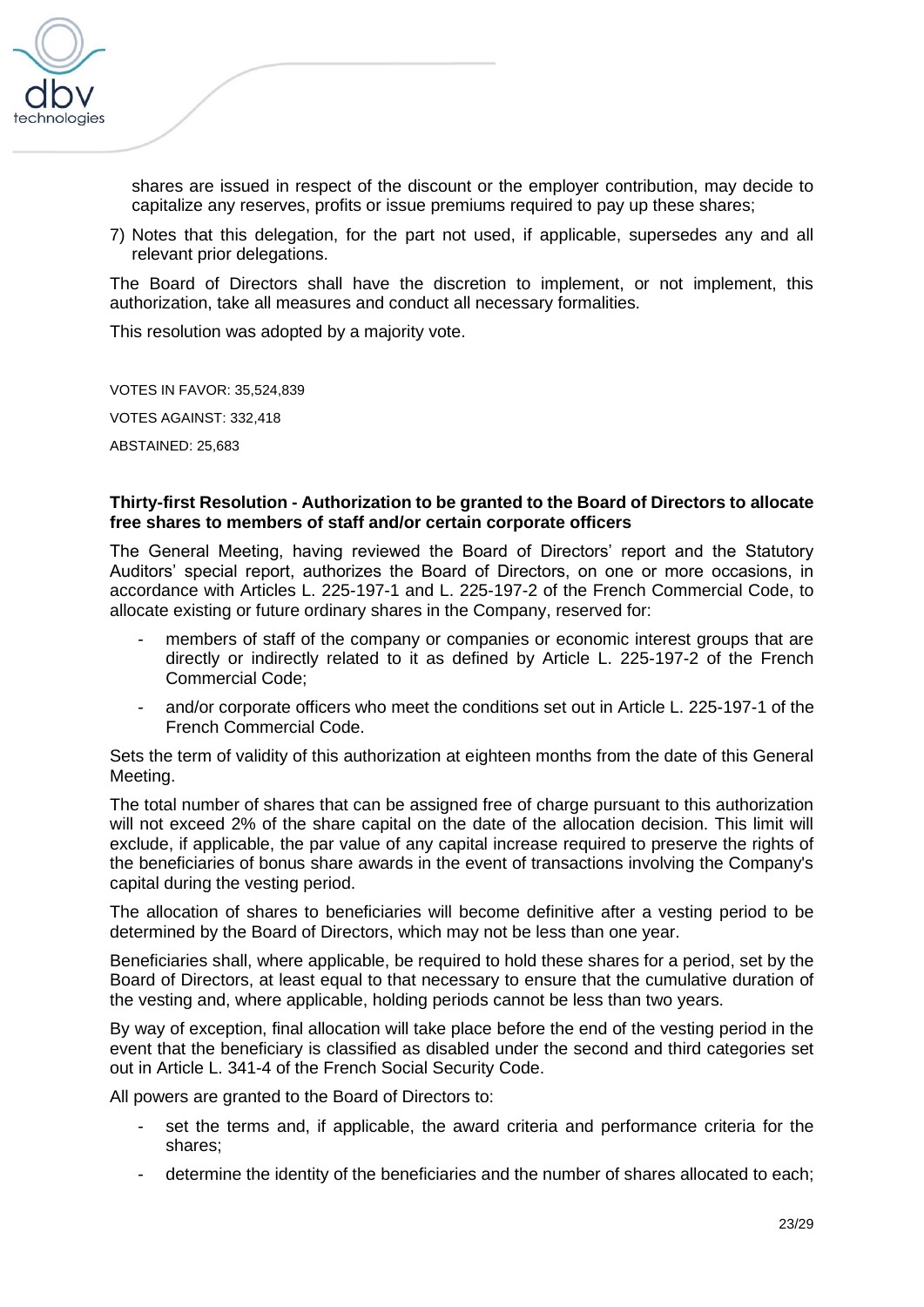

- if applicable:
	- record the existence of sufficient reserves and, upon each allocation of shares, transfer to a reserve account the sums required to pay up the new shares to be granted;
	- at the appropriate time, determine the capital increases by means of incorporation of reserves, premiums or profits relating to the issue of new free shares granted;
	- conduct the necessary share acquisitions within the framework of the share buyback program and allocate them via the allocation plan;
	- determine the impact on beneficiaries' rights of transactions affecting the share capital or likely to affect the value of shares allocated and enacted during the vesting period and as a result, to modify or adjust, if necessary, the number of shares granted to preserve the beneficiaries' rights;
	- decide whether or not to establish a holding obligation at the end of the vesting period and, if applicable, determine its duration and take all necessary measures to ensure that the beneficiaries comply with it;
	- and generally, in connection with the legislation in effect, perform all duties that the implementation of this authorization may require.

This authorization shall imply that shareholders waive their pre-emptive rights to subscribe to newly issued shares through the capitalization of reserves, share premium and profits.

For the part not used, if applicable, it supersedes any and all relevant prior authorizations.

This resolution was adopted by a majority vote.

VOTES IN FAVOR: 29,086,406 VOTES AGAINST: 6,781,273 ABSTAINED: 15,261

#### **Thirty-second Resolution - Authorization to be granted to the Board of Directors to grant share subscription and/or purchase options (stock options) to members of staff (and/or certain corporate officers)**

The General Meeting, having reviewed the Board of Directors' report and the Statutory Auditors' special report:

- 1) Authorizes the Board of Directors, under the provisions of Articles L. 225-177 to L. 225-185 of the French Commercial Code, to grant the beneficiaries indicated below, on one or more occasions, options giving access to new shares in the company to be issued in respect of a capital increase or to the purchase of existing shares in the company as a result of buybacks carried out under the terms set by law.
- 2) Sets the term of validity of this authorization at eighteen months from the date of this General Meeting.
- 3) Decides that the beneficiaries of these options may only be:
	- firstly, some or all members of staff, or certain categories of staff and where appropriate, those companies or economic interest groups related to it under the conditions of Article L. 225-180 of the French Commercial Code;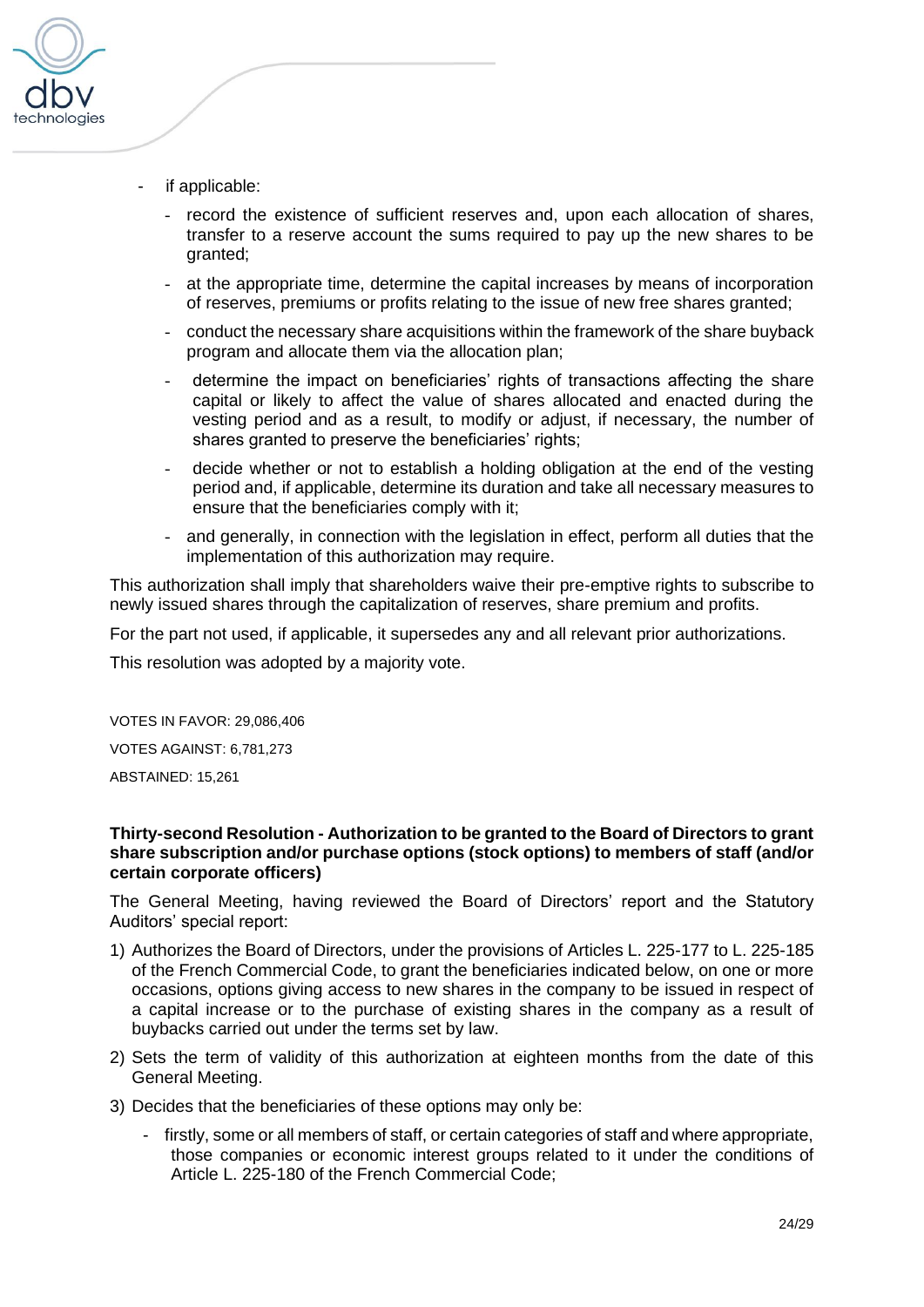

- secondly, corporate officers who meet the conditions set out in Article L. 225-185 of the French Commercial Code.
- 4) The total number of options that may be granted by the Board of Directors under this authorization may not grant entitlement to subscribe to or purchase more than 7.5% of the share capital on the date of the allocation decision. To this amount will be added, as necessary, the par value of any capital increase necessary to preserve the rights of the beneficiaries of the options in the event of transactions involving the Company's capital, pursuant to the law and, if applicable, any contractual stipulations providing for other forms of preservation.
- 5) Decides that the subscription and/or acquisition price of the shares to be paid by the beneficiaries will be set on the day the options are granted by the Board of Directors in accordance with the regulations in effect and must not be less than the average opening price of the shares for the twenty trading days prior to the grant decision.
- 6) Decides that no options may be granted during the blackout periods set out in the regulations.
- 7) Notes that this authorization includes, in favor of the beneficiaries of options giving access to shares, an express waiver by shareholders of their pre-emptive rights to subscribe to the shares that will be issued as and when the options are exercised.
- 8) Delegates all powers to the Board of Directors to set the other terms and conditions for the granting of options and their exercise, in particular to:
	- determine the conditions under which the options shall be granted and to draft the list or categories of beneficiaries as scheduled above; to determine, where appropriate, the seniority and performance conditions that must be met by these beneficiaries; to determine the conditions under which the price and number of shares must be adjusted, particularly in the presumptions set out under Articles R. 225-137 to R. 225-142 of the French Commercial Code;
	- define the exercise period(s) for the options granted, with the understanding that the term of the options may not exceed a period of ten years from the grant date;
	- provide the option to temporarily suspend the exercise of options for a maximum period of three months in the event that financial transactions are performed involving the exercise of a right attached to shares;
	- if applicable, conduct the necessary share acquisitions within the framework of the share buyback program and to allocate them via the option plan;
	- proceed with all acts and formalities required to make final those capital increases that may, if necessary, be performed pursuant to the authorization granted by this resolution; amend the by-laws accordingly and generally to do whatever is necessary;
	- at its own discretion and if it sees fit, impute the cost of increases in share capital to the amount of the associated premiums and deduct the necessary sums from this amount to bring the statutory reserve to one tenth of the new share capital after each increase.
- 9) Notes that this authorization, for the part not used, if applicable, supersedes any and all relevant prior authorizations.

This resolution was adopted by a majority vote.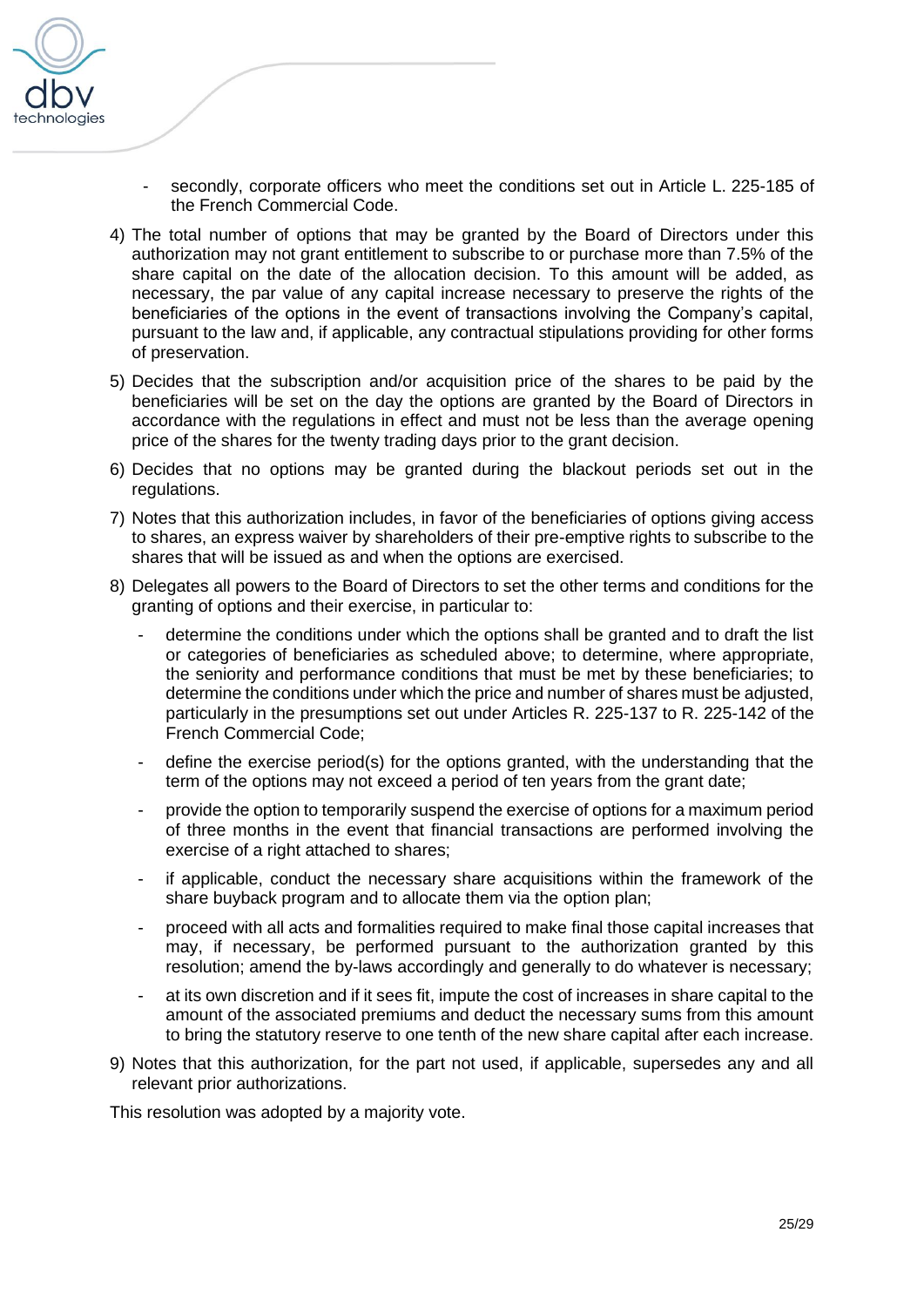

VOTES IN FAVOR: 29,082,956 VOTES AGAINST: 6,784,301 ABSTAINED: 15,683

### **Thirty-third Resolution - Amendment of Article 10 of the by-laws in order to extend the term of office of directors to 3 years and enable terms of office to be staggered**

Having reviewed the Board of Directors' report, the General Meeting decides:

- To increase the term of office of the directors from two to three years, and to provide, by way of exception, the option to appoint or renew these terms for a shorter period of one or two year(s) in order to facilitate the implementation or maintenance of a system whereby the terms of office of Board members are staggered;
- To amend paragraph 3 of Article 10 of the by-laws accordingly and as follows:

*"The term of office for Directors appointed during the term of the Company is three (3) years. This term expires at the end of the general meeting convened to approve the financial statements for the year just ended and held in the year during which their term of office expires.* 

*By way of exception and for the sole purpose of facilitating the implementation or maintenance of a system whereby the terms of office of Board members are staggered, the Ordinary General Meeting may appoint one or more Board members for a term of two (2) years or one (1) year*."

This resolution was adopted by a majority vote.

VOTES IN FAVOR: 31,466,754 VOTES AGAINST: 4,399,498 ABSTAINED: 16,688

### **Thirty-fourth Resolution - Amendment of Article 11 of the by-laws in order to provide for the possibility of consulting the directors in writing, in the circumstances and in accordance with the procedures set out in the regulations**

Having reviewed the Board of Directors' report, the General Meeting decides, in accordance with the option provided under Article L. 225-37 of the French Commercial Code, as amended by Law No. 2019-744 of July 19, 2019, to provide for the possibility that members of the Board of Directors may take decisions that fall within the Board's sole competence and that are included in the list set out in the regulations by means of written consultation, and to amend Article 11 of the by-laws accordingly and as follows, the rest of the article remaining unchanged:

The following paragraph is to be inserted after the first paragraph of Article 11, with the remainder of the article remaining unchanged: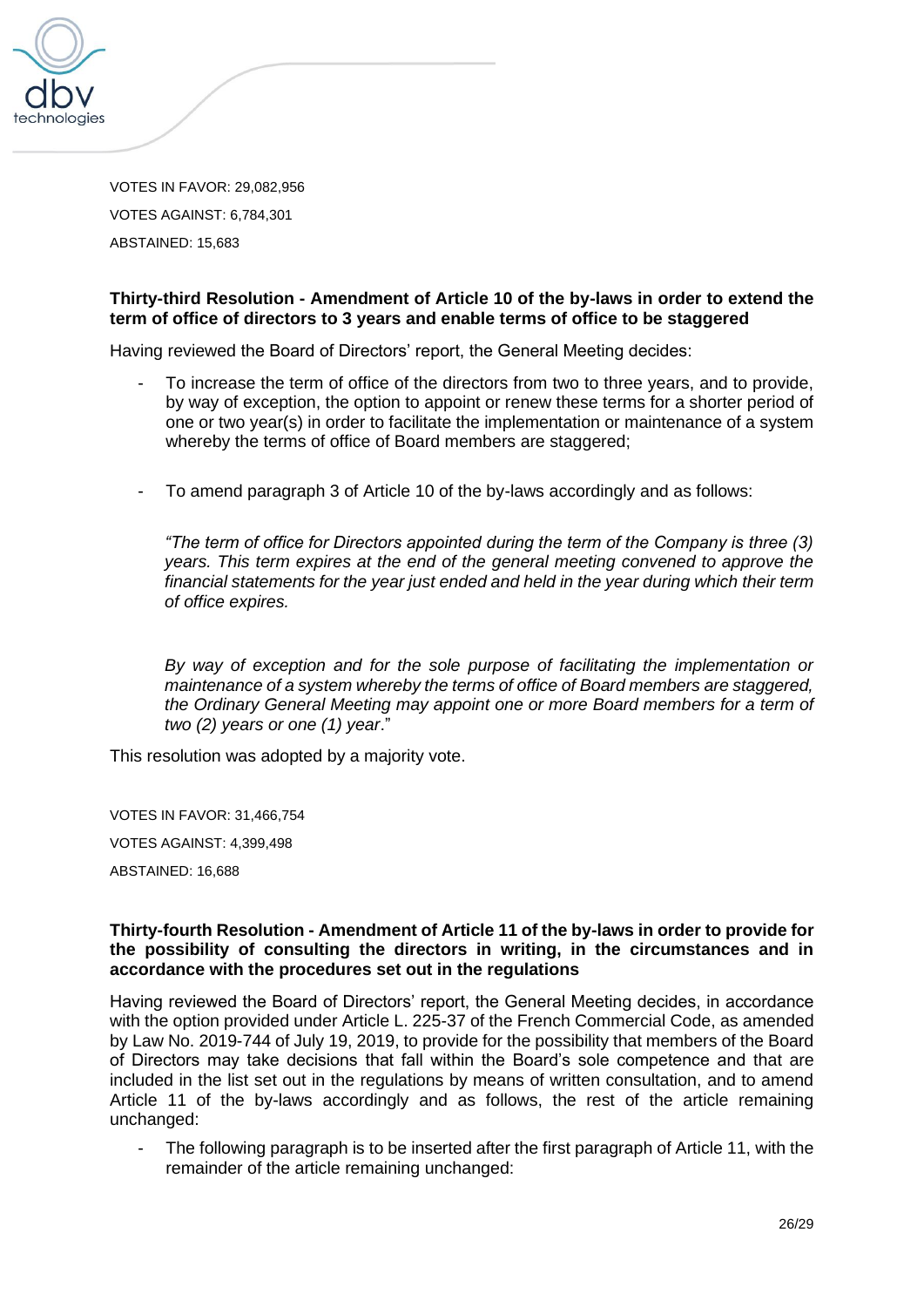

*"The Board of Directors may also take decisions by means of written consultation with the directors in accordance with the conditions provided by law."*

This resolution was adopted by a majority vote.

VOTES IN FAVOR: 35,813,367 VOTES AGAINST: 54,739 ABSTAINED: 14,834

# **Thirty-fifth Resolution - Harmonization of the by-laws**

Having reviewed the Board of Directors' report, the General Meeting decides to update the bylaws:

### - **Concerning the reporting of abstentions:**

- o **In connection with the processing of postal votes**
	- In order to harmonize the by-laws with the provisions of Article R. 225-76 of the French Commercial Code, as amended by [Decree No. 2019-](https://www.legifrance.gouv.fr/affichTexteArticle.do;jsessionid=E32CAF1152ABD0388DCB6202E712ECB7.tplgfr36s_2?cidTexte=JORFTEXT000039684764&idArticle=LEGIARTI000039788039&dateTexte=20200131&categorieLien=id#LEGIARTI000039788039) [1486 of December 27, 2019;](https://www.legifrance.gouv.fr/affichTexteArticle.do;jsessionid=E32CAF1152ABD0388DCB6202E712ECB7.tplgfr36s_2?cidTexte=JORFTEXT000039684764&idArticle=LEGIARTI000039788039&dateTexte=20200131&categorieLien=id#LEGIARTI000039788039)
	- To amend the last paragraph of Article 23 of the by-laws accordingly and as follows, with the rest of the article remaining unchanged:

*"Forms that provide no voting indications or that express an abstention will not be considered as votes cast. »* 

### o **In connection with the calculation of the majority in a Meeting**

- **In order to harmonize the by-laws with the provisions of Articles L. 225-**98, L. 225-96 and L.225-99 of the French Commercial Code, as amended by Law [No. 2019-744 of July 19, 2019;](https://www.legifrance.gouv.fr/affichTexteArticle.do;jsessionid=E32CAF1152ABD0388DCB6202E712ECB7.tplgfr36s_2?cidTexte=JORFTEXT000038792157&idArticle=LEGIARTI000038793734&dateTexte=20190721&categorieLien=id#LEGIARTI000038793734)
- To amend the last paragraph of Article 26 of the by-laws accordingly and as follows, with the rest of the article remaining unchanged:

*"The Ordinary General Meeting passes resolutions based on the majority of votes cast by the shareholders who are present, represented, or have voted by post. Votes cast do not include those attached to the shares in respect of which the shareholder has not taken part in the vote, has abstained or has returned a blank or invalid vote. »*

■ To amend the third paragraph of Article 27 of the by-laws accordingly and as follows, with the rest of the article remaining unchanged:

*"The Meeting passes resolutions based on a two-thirds majority of votes cast by the shareholders who are present, represented, or have voted by post, or who are attending the Meeting via video-conference or*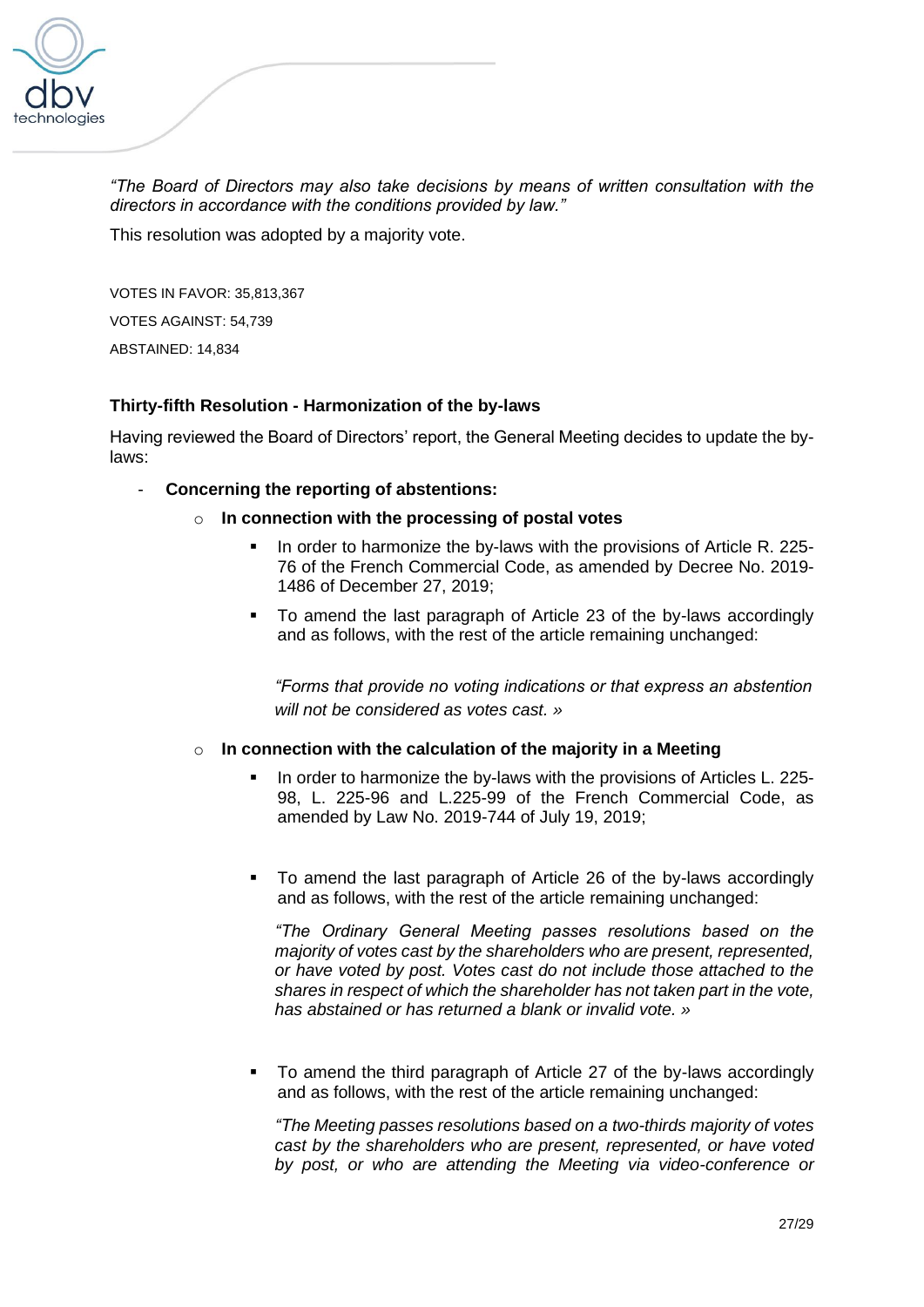

*another means of telecommunication, in accordance with the legal and regulatory provisions. »*

▪ To amend the last paragraph of Article 28 of the by-laws accordingly and as follows, with the rest of the article remaining unchanged:

*"They pass resolutions based on a two-thirds majority of votes cast by the shareholders who are present or represented."*

#### - **In connection with the procedure for identifying the owners of bearer securities:**

- **o** in order to harmonize Article 30 of the by-laws with the provisions of Articles L.228-2 et seq. of the French Commercial Code relating to the identification of holders of bearer securities, as amended by Law [No. 2019-486 of May 22, 2019,](https://www.legifrance.gouv.fr/affichTexteArticle.do;jsessionid=53973EF18C93AE472B50F58F5F3B433A.tplgfr25s_2?cidTexte=JORFTEXT000038496102&idArticle=LEGIARTI000038497541&dateTexte=20190610&categorieLien=id#LEGIARTI000038497541)
- **o** to replace the last paragraph of Article 30 of the by-laws with the following paragraph, the rest of the article remaining unchanged:

*"For the purpose of identifying the holders of bearer securities, the Company may, as provided in the laws and regulations in force, request, at any time, information about the holders of shares and securities that, immediately or eventually, confer the right to vote at its meetings of shareholders."*

This resolution was adopted by a majority vote.

VOTES IN FAVOR: 35,817,575

VOTES AGAINST: 51,780

ABSTAINED: 13,585

### **Thirty-sixth Resolution – Applicable references in the event of changes to the legal codes**

The General Meeting acknowledges that any references to legal codes in the resolutions put before this Meeting refer to the legal and regulatory provisions in force on the day of drafting and that, in the event that changes are made to the legal codes in question, the references that appear in the new laws should be substituted.

This resolution was adopted by a majority vote.

VOTES IN FAVOR: 32,760,655 VOTES AGAINST: 3,108,706 ABSTAINED: 13,579

#### **Thirty-seventh Resolution - Powers to complete formalities**

The General Meeting grants all powers to the bearer of an original, a copy or an excerpt of these minutes to carry out all mandatory formalities with respect to registration and publication.